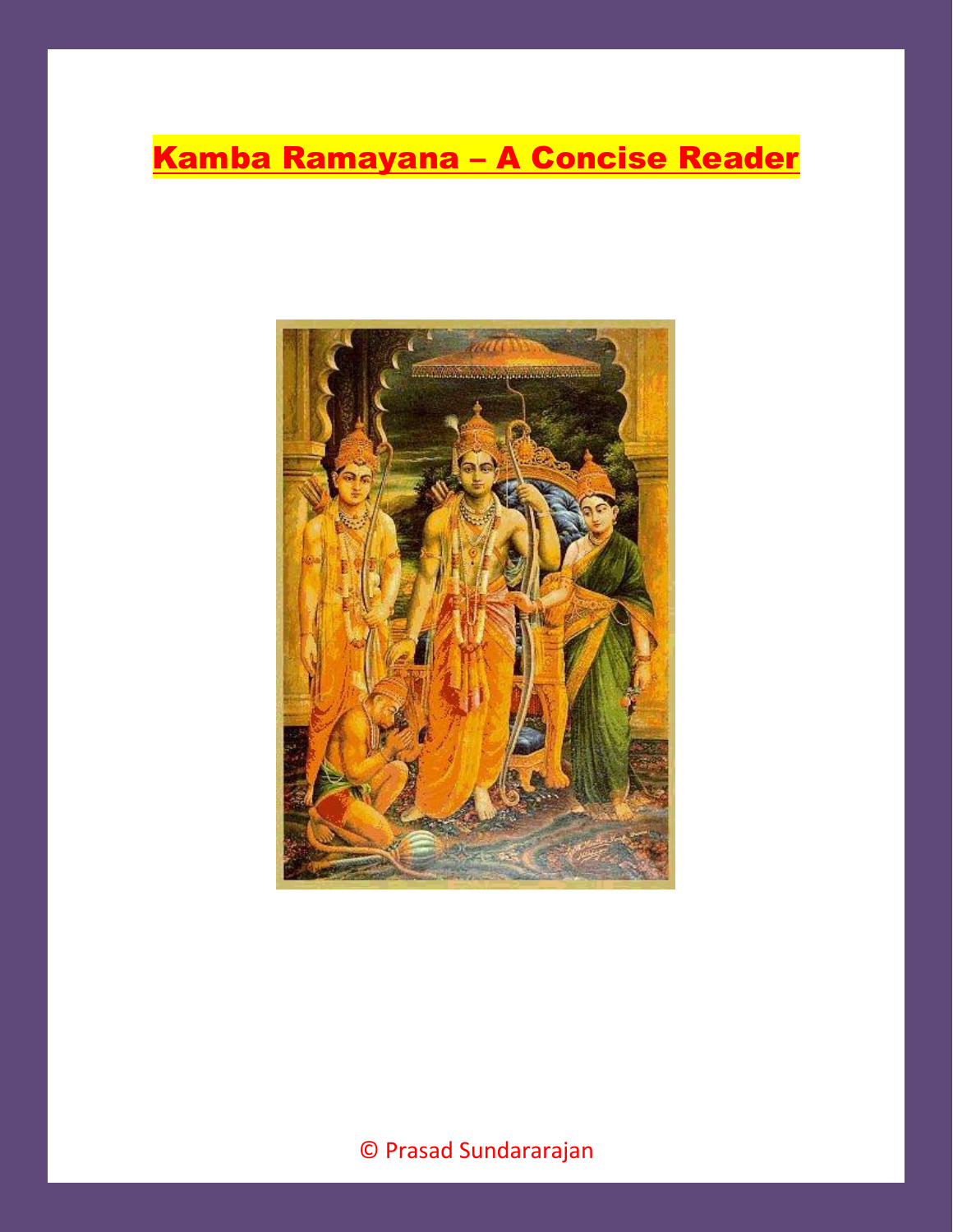### INVOCATION:

| Lord Tirumal, the beholder of the Universe<br>He who creates, sustains and destroys it<br>As a mere play – such a Lord Narayana<br>To whom we surrender.                                                                                                                                                   | (1) |
|------------------------------------------------------------------------------------------------------------------------------------------------------------------------------------------------------------------------------------------------------------------------------------------------------------|-----|
| <b>ADIKAVI:</b>                                                                                                                                                                                                                                                                                            |     |
| The first poet of the world $-$ Valmiki,<br>Blessed by the celestial sage Narada<br>Rendered the epic Ramayana to benefit human race<br>The life story of Rama – the personification of Dharma                                                                                                             | (2) |
| <b>THE POET:</b>                                                                                                                                                                                                                                                                                           |     |
| Kavi Kamban, the best among the Tamil poets<br>Named by his pious parents for the Lord issued from Kamba -<br>Lord Narashimha who saved the child Prahlada from demon Hiranyan,<br>Lived in the fertile Chola kingdom of the ninth Century                                                                 | (3) |
| Taking the original epic as the ingredient, churning it in the nectar - Tamil<br>Kamban composed the immortal Ramavatharam, to delight and uplift the people<br>Inaugurated it to learned assembly seated at the feet of Sri Ranganatha<br>Attained the title "Emperor among the poets" – Kavichakravarthi | (4) |
| <b>LORD WHO SAVED THE ELEPHANT:</b>                                                                                                                                                                                                                                                                        |     |
| In the days of yore, Gajendra $-$ the king of elephants<br>Ruled the dense forests of the Pandya Kingdom<br>Offering daily prayers and flower garland to the Lord<br>Along with the retinue of his subject elephants                                                                                       | (5) |
| One day, while bathing in the mighty river<br>An ignorant crocodile caught hold of the elephant's leg.<br>Unable to free itself from the grip of the unkindly beast<br>The wise elephant king meditated on the Primordial One!                                                                             | (6) |
| Lord Vishnu who resides in the Milky Ocean with Laxmi<br>Filled with compassion for the bhaktha, flew seated on the eagle Garuda<br>Slew the ignorance of the crocodile with His Charkra and                                                                                                               |     |
| Released the Yaksha from his beastly form and the Bhaktha from the pain                                                                                                                                                                                                                                    | (7) |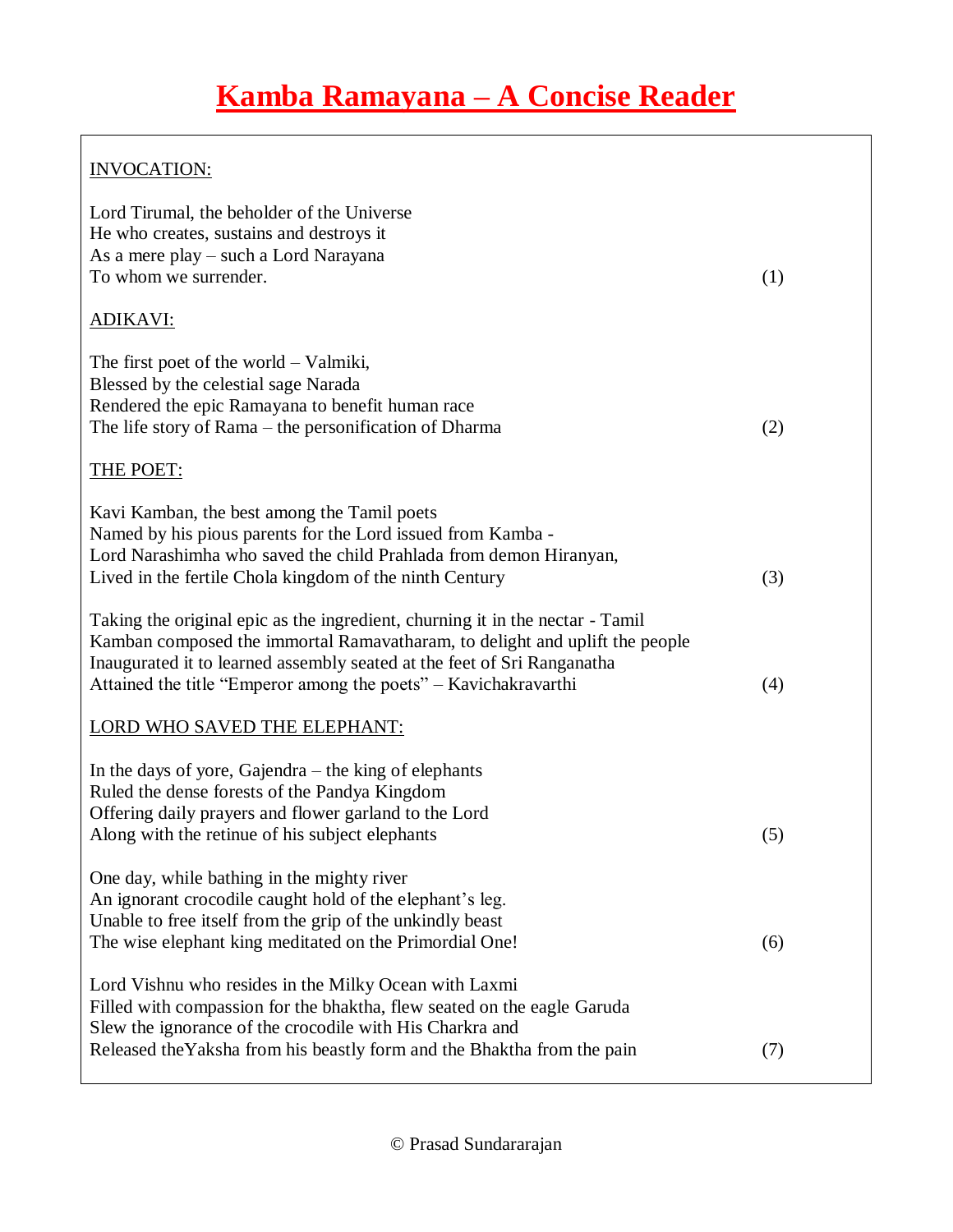# **I. BALA KANDAM**

| PROMISE TO PROTECT THE RIGHTEOUS:                                                                                                                                                                                                                                                                                                                     |     |
|-------------------------------------------------------------------------------------------------------------------------------------------------------------------------------------------------------------------------------------------------------------------------------------------------------------------------------------------------------|-----|
| Lord Tirumal – the very embodiment of Vedas<br>Heading to the pleas of the devas and prayers of righteous humans<br>Promised to destroy the ten-headed demon, Ravana of Lanka<br>Himself incarnating as the son of Emperor Dasaratha of Ayodhya                                                                                                       | (1) |
| <b>BIRTH OF THE LORD:</b>                                                                                                                                                                                                                                                                                                                             |     |
| Emperor Dasaratha ruled the ancient Earth with his three queens<br>Kausalya, Sumatra and the enchanting beauty Kaikeki,<br>Accompanied by his able ministers led by the shrewd Sumanthra;<br>Citizens of Ayodhya were content in peace and prosperous<br>Whose children offered gold as gift to Laxmi - the goddess of wealth                         | (2) |
| Led by the Royal Priest Vasistha, Dasaratha performed the yagna for progeny<br>Devas delivered the payasam that was consumed by the three queens<br>Lord Tirumal incarnated as Rama to Kausalya, Bharatha born of Kaikeki<br>Adisesha as Laxmana and Satrugna to Sumatra                                                                              | (3) |
| <b>EDUCATION:</b>                                                                                                                                                                                                                                                                                                                                     |     |
| Great Sage Vasistha, the royal preceptor of the Solar dynasty<br>Imparted knowledge on all the four Vedas, archery and good citizenry<br>To the four brothers who flourished like the nourished crops<br>Immersed in the monsoon rains falling on the golden city, Ayodhya                                                                            | (4) |
| <b>EARLY EXPLOITS:</b>                                                                                                                                                                                                                                                                                                                                |     |
| Sage Viswamithra, whose ascetic powers could create a rival Brahma and celestial worlds<br>Appeared before the Emperor and his cabinet, and was seated in a pearl-studded throne<br>The wise sage praised Dasaratha for his valor that restored Indra his heavenly abode<br>Asked for the young Prince Rama to guard his planned yaga from the asuras | (5) |
| Seeing the good fortune to befall on Rama,<br>Vasistha advised Dasaratha to consent.<br>Prince Rama and young Laxmana<br>Who follows him as a shadow went with Viswamithra.                                                                                                                                                                           | (6) |
| The three majestically walked like the Trinity,<br>Crossed the river Sarayu and reached the desert.<br>Studious princes' were taught the mighty mantras,<br>Bala and Adibala for physical strength by the sagacious                                                                                                                                   | (7) |
| Rama slew the rakshashi Tatakai - the enemy of the pious yogis and<br>Who worn out the oasis to a desert by her evil deeds,<br>With his unfailing thunderous arrow at the command of the sage<br>As Laxmana guarded the holy Ashrama of the learned                                                                                                   | (8) |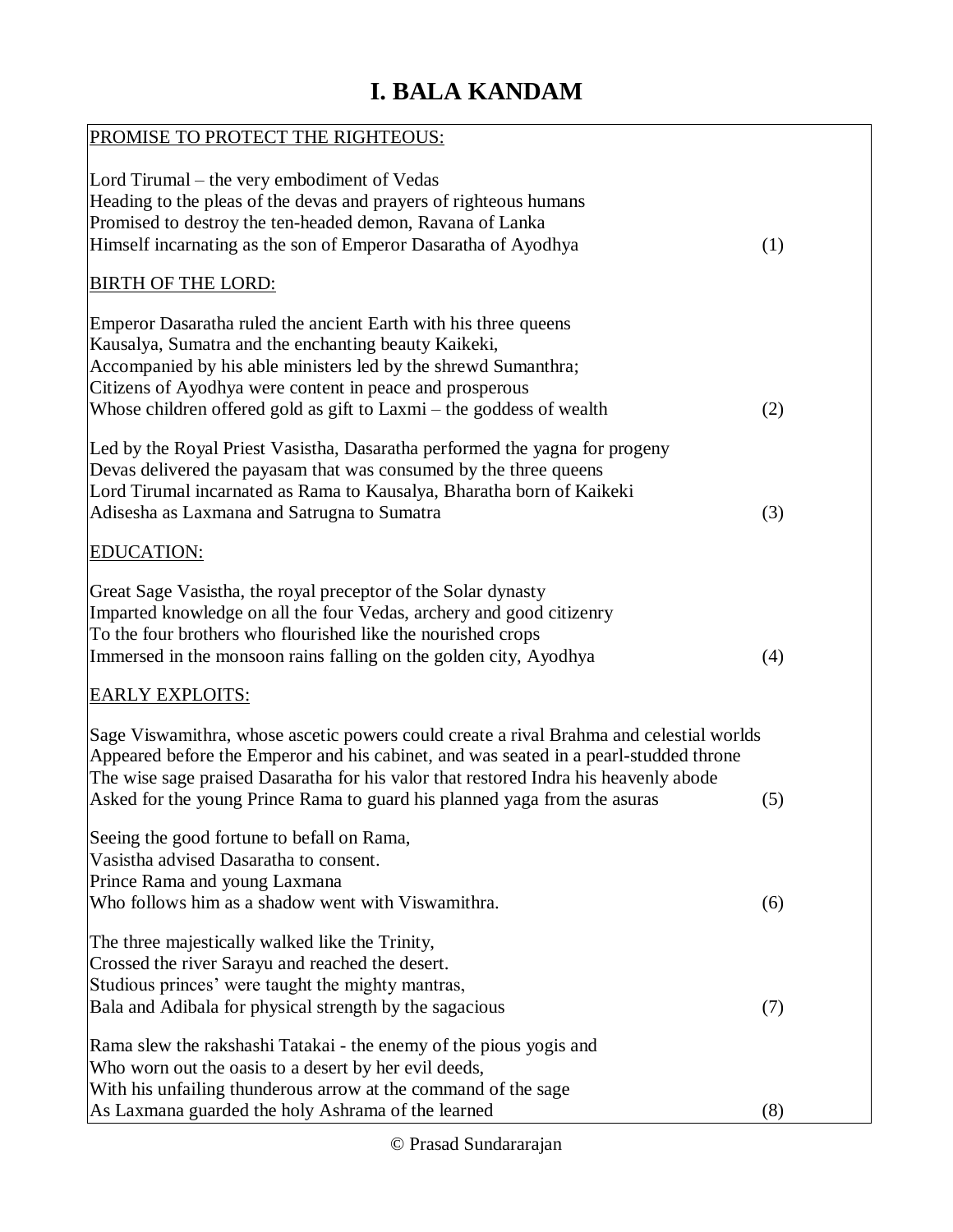| Pleased with the young Princes, the sage gave them<br>Divine missiles and their operating mantras which                                                                                                                                                                                                          |      |
|------------------------------------------------------------------------------------------------------------------------------------------------------------------------------------------------------------------------------------------------------------------------------------------------------------------|------|
| Reached the brothers as good deeds reach a person in next birth                                                                                                                                                                                                                                                  |      |
| From then on, the missiles rendered yeoman service to Rama.                                                                                                                                                                                                                                                      | (9)  |
| Walking further along, the three crossed the river Gomati and arrived at                                                                                                                                                                                                                                         |      |
| An enchanting grove, which Viswamithra explained to the brothers as                                                                                                                                                                                                                                              |      |
| The ancient abode of the all-knowing sage Kasyapa and his wife, Aditi                                                                                                                                                                                                                                            |      |
| To whom the tall blue-cued Tirumal was born as the drawf Vamana.                                                                                                                                                                                                                                                 | (10) |
| THE STORY OF MAHABALI:                                                                                                                                                                                                                                                                                           |      |
| Mahabali, the asura having conquered the Earth and heavens was performing a<br>Great sacrifice gifting whatever was asked by whomever to attain Indra's crown.<br>Meditating on the compassionate Lord Vishnu, Indra sought divine protection<br>Vamana appeared before Mahabali's sacrifice as a young Brahmin. | (11) |
|                                                                                                                                                                                                                                                                                                                  |      |
| Pleased with the presence of the learned Brahmin, Mahabali said<br>What can I do for you? O Brahmin! And added, I grant what is requested                                                                                                                                                                        |      |
| Land worth my three strides, asked the playful Lord disguised as the dwarf                                                                                                                                                                                                                                       |      |
| Realizing the Truth - Sukracharya, the preceptor of the asura intervened to stop him.                                                                                                                                                                                                                            | (12) |
| Chastising his teacher for obstructing him from performing a charitable act                                                                                                                                                                                                                                      |      |
| Mahabali poured sacred water on Vamana's hands and was astonished to                                                                                                                                                                                                                                             |      |
| See the drawf grew and grew to measure the Earth and heavens by his two steps                                                                                                                                                                                                                                    |      |
| Surrendering to the Lord Tirumal, the asura offered his head for the third stride.                                                                                                                                                                                                                               | (13) |
| Lord Tirumal gave the thus attained heavens back to Indra and                                                                                                                                                                                                                                                    |      |
| Sanctified the land by meditating in the grove which the sage                                                                                                                                                                                                                                                    |      |
| Choose as the place to do yaga to break from the cycle of births                                                                                                                                                                                                                                                 |      |
| Rama and Laxmana stood guard to protect the hermitage.                                                                                                                                                                                                                                                           | (13) |
| Spewing venom, two raksashas appeared on the sky to disturb                                                                                                                                                                                                                                                      |      |
| Taking the preceptor's thought as command the young Rama                                                                                                                                                                                                                                                         |      |
| Dispatched arrows that sent Subahu to the abode of death and                                                                                                                                                                                                                                                     |      |
| Pushed Marica, the other son of Tatakai into the sea                                                                                                                                                                                                                                                             | (14) |
| TURNING STONE INTO A BEAUTUFUL LADY:                                                                                                                                                                                                                                                                             |      |
| Reaching the land of Mithila, full of fragrant flowers and fruits                                                                                                                                                                                                                                                |      |
| Nourished by the river Sonai flowing like the river Kaveri of Chola Nadu                                                                                                                                                                                                                                         |      |
| The dust from Rama's feet touched a black stone lying along the way                                                                                                                                                                                                                                              |      |
| Beautiful Lady Ahalya emerged, as someone relieved of illusion.                                                                                                                                                                                                                                                  | (15) |
| Sage Gauthama had once cursed his wife Ahalya for knowingly engaging with                                                                                                                                                                                                                                        |      |
| Devendra, who himself was transformed to a shameful form with thousand eyes.                                                                                                                                                                                                                                     |      |
| Regaining her former form and purified, Ahalya was united with Gautama                                                                                                                                                                                                                                           |      |
| I saw the glory of your mighty hands then, now I see your feet's power! -                                                                                                                                                                                                                                        |      |
| Extolled the purposeful Sage Viswamithra                                                                                                                                                                                                                                                                         | (16) |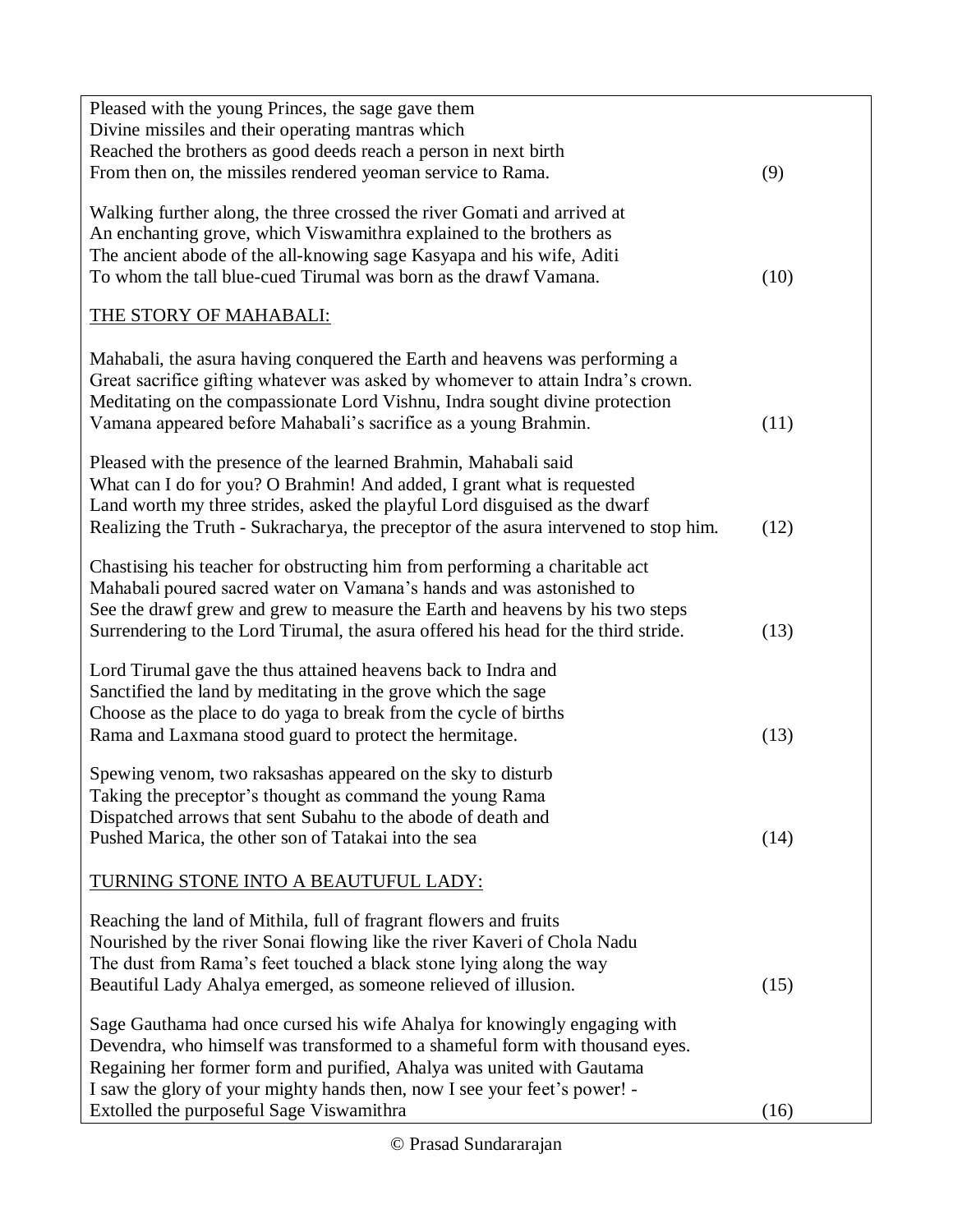| CITY OF MITHILA AND ITS CITIZENS:                                                                                                                                                                                                                                                                                                                                                    |      |
|--------------------------------------------------------------------------------------------------------------------------------------------------------------------------------------------------------------------------------------------------------------------------------------------------------------------------------------------------------------------------------------|------|
| Trinity like three entered the well-guarded city, Mithila that<br>Seemed to announce its proud heritage as the birth place of<br>Laxmi, as the daughter of the king of Mithila – Karma yogi Janaka<br>Roads in the city were studded with gems, glittering as stars in the clear night sky.                                                                                          | (17) |
| The markets of Mithila were filled with precious gems, pearls and other commodities<br>Like the river Kaveri brimming with water between its two banks.<br>In Mithila, husbands and wifes loved each other and shared life as equal partners<br>Women with tender fingers and sharp nails played melodiously on the yázh.                                                            | (18) |
| <b>MARRIAGE OF RAMA AND SITA:</b>                                                                                                                                                                                                                                                                                                                                                    |      |
| Rama looked up and gazed at the transcending beauty standing on<br>The balcony of the palace, $Sita$ – the royal daughter born of Earth<br>Their eyes interlocked for a second, each trying to swallow the other.<br>Sita's eyes glanced at Rama's mighty shoulders.                                                                                                                 | (19) |
| Welcomed by the King Janaka, the three entered the royal assembly.<br>Sage Viswamithra introduced the two brothers to the king as the princes of Ayodhya.<br>Emperor Dasaratha belongs to the Solar dynasty that includes the illustrious Bhageerata<br>Who brought to Earth the celestial river Ganga that flows from the matted locks of Lord Siva. (20)                           |      |
| After listening to the Sage, Janaka explained the condition he has laid down<br>For a suitor for his daughter, that has been in vain despite tries by many a princes'<br>To string the mountain like bow of the Lord Siva – that was brought to the hall<br>By sixty-thousand warriors with rock like shoulders                                                                      | (21) |
| Understanding the mind of the teacher, Rama looked at the mighty bow<br>Rama rose like a raging fire emerging from the yoga pit being poured by ghee<br>He held it as though it were a garland of flowers suitable for the princess, Sita<br>In the blink of an eye, Rama broke the bow trying to string its ends.                                                                   | (22) |
| The thunderous sound of the broken bow of Lord Siva could be heard by the celestials<br>Maid Neelamalai ran to Sita to inform of Rama's deed; Mithila's citizens were overjoyed;<br>Janaka sent a messenger with an invitation to Emperor Dasaratha of Ayodhya - who with his<br>Wifes and ministers arrived with an enormous army of chariots, cavalry, elephants and infantry (23) |      |
| The welcoming army of king Janaka along with the entering army of Ayodhya<br>Looked like a mighty river merging into the endless sea with huge waves.<br>Princes Bharata and Satrughna followed Sage Vasistha just as Rama and Laxmana<br>Accompanied the Sage Viswamithra into the city of Mithila                                                                                  | (24) |
| Swift emissaries were sent to the kings in all parts of the world about the news of the marriage<br>The kings of the kingdoms of Ganga, Kongu, Kalinga, Kulinga, Singala, Chera, Chola and Pandya,<br>Mahratta, Anga, Vanga, Magada, Malava, Sonakesvar, Yadava, Saka, Telungu, Kannada,<br>China, Mlecha, Turkey and other kings assembled in the great hall of Mithila             | (25) |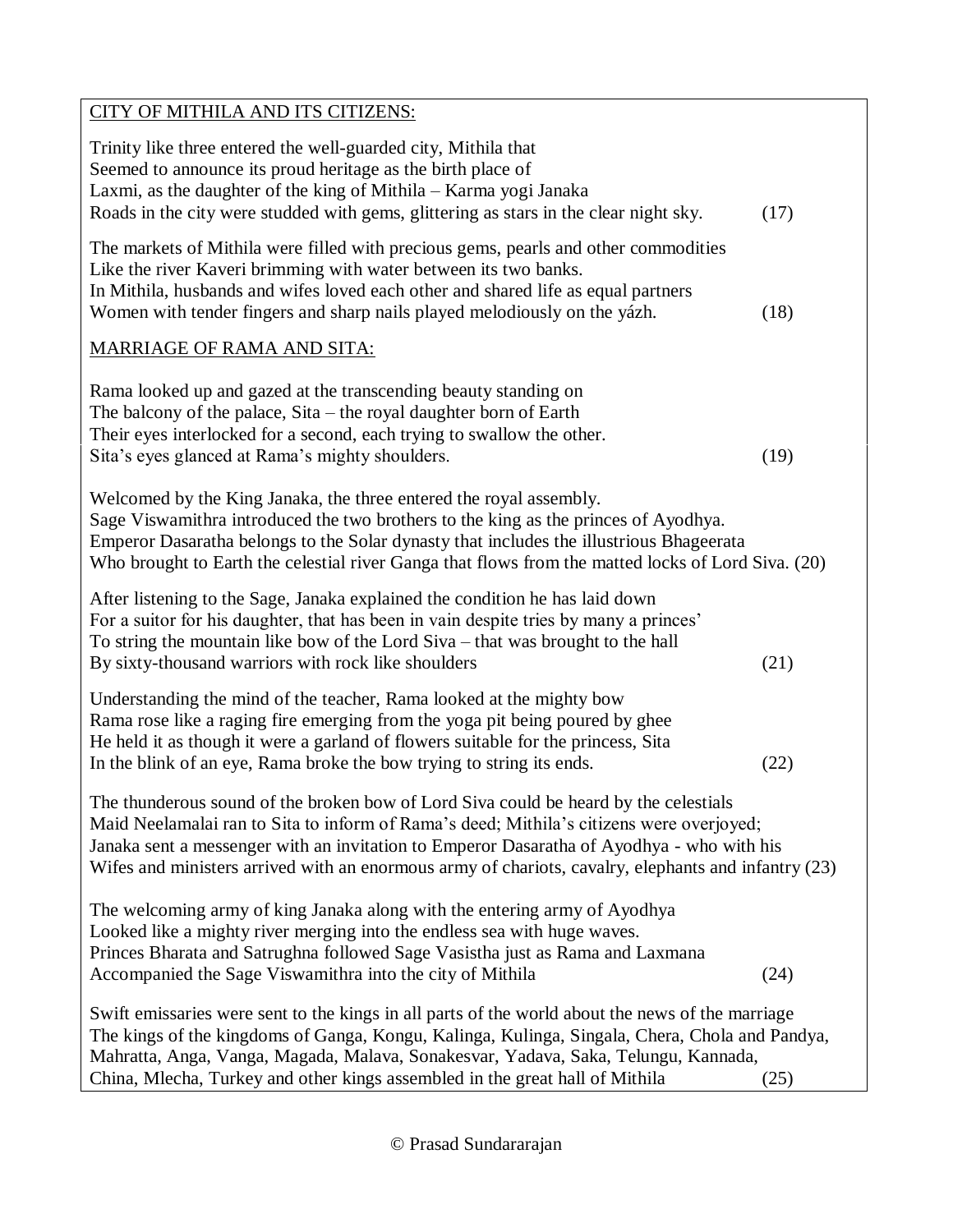| On that auspicious day, blessed by the two great sages, assembled kings and the citizens,<br>Rama was married to Sita, who followed him like the body following the soul.<br>Janaka's other daughter and that of his brother - Oormilai, Mandavi and Sritikeerti married                                                  |      |
|---------------------------------------------------------------------------------------------------------------------------------------------------------------------------------------------------------------------------------------------------------------------------------------------------------------------------|------|
| Dasaratha's other sons Laxmana, Bharata and Satrughna                                                                                                                                                                                                                                                                     | (26) |
| Enjoying worldly bliss, Rama and Sita along with the other couples<br>Spent many a days in the palaces of Mithila to the delight of its citizens<br>Sage Viswamithra blessed the couples and left for the snowy mountains of Himalayas<br>Emperor Dasaratha prepared his army and retinue for the journey back to Ayodhya | (27) |
| PARASURAMA AVATARA:                                                                                                                                                                                                                                                                                                       |      |
| Happily marching Royal procession was suddenly halted along its way<br>By the sworn enemy of kings – the Parasurama with the axe<br>Who looked like the rough sea bent on tossing up the ships and<br>Tremble even the mightiest of elephants with fear                                                                   | (28) |
| Sage Jamadakni who was slain by a cruel king is the father of<br>Parasurama, the slayer of kings ever since and he has gifted all<br>The Kingdoms thus gained to the great Sage Kasyapa, now<br>Confronted the Emperor Dasaratha's first prince - Rama                                                                    | (29) |
| Seeing the furious Parasurama looking for a fight with Rama<br>Dasaratha fainted in fear for his son's life; Parasurama accused<br>Rama of bending an already cracked bow of Lord Siva and challenged<br>The Prince of Ayodhya to bend the mighty bow of Lord Vishnu                                                      | (30) |
| Smiling at the elder Parasurama, another incarnation of Lord Vishnu<br>Rama took the bow, bent it and pulled the strings to his shoulders and<br>Thus frightened the enemy of kings with the long matted locks and<br>Asked for the destination for his arrow                                                             | (31) |
| Let your arrow take away all the benefits of my penance thus far<br>The subdued Parasurama pleaded to the Prince of Ayodhya<br>Rama's arrow went around Parasurama with lightning speed and<br>Returned to his quiver as his darts always do                                                                              | (32) |
| O processor of the mightiest missiles! – Parasurama praised Rama<br>As the incarnation of virtues whose divine feet all longs to attain<br>Blessed the son of Jamadakni – O Rama, you will achieve the<br>Purpose of your incarnation on the Earth and took leave of him                                                  | (33) |
| At the exit of Parasurama, Emperor Dasaratha regained his senses<br>With pride he got hold of Prince Rama and praised him as the Supreme Lord<br>Who can provide all the pleasures in this birth and eternal salvation afterward<br>The rejuvenated Royal Army followed the Prince back to the city of Ayodhya            | (34) |
|                                                                                                                                                                                                                                                                                                                           |      |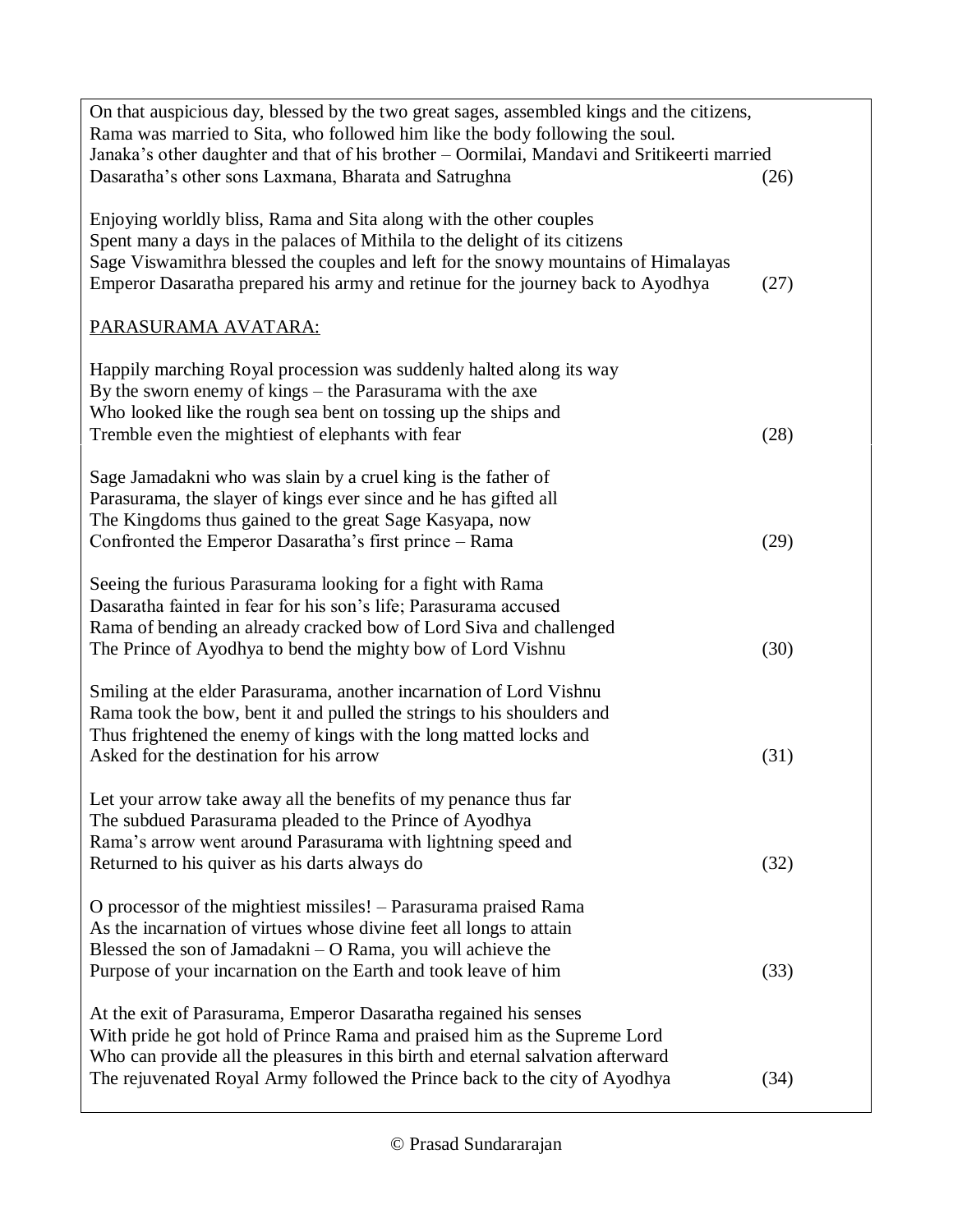# **II. AYODHYA KANDAM**

| <b>EMPEROR DASARATHA CONFERS WITH HIS MINISTERS:</b>                                                                                                                                                                                                                                                                                |     |
|-------------------------------------------------------------------------------------------------------------------------------------------------------------------------------------------------------------------------------------------------------------------------------------------------------------------------------------|-----|
| Blessed by the people of Ayodhya, the newly wed Prince Rama and Sita<br>Lived happily for the next twelve years under the just rule of the King<br>One day, the ruler of the world contemplated on his successor and his yearning<br>To leave the Royal duties and do penance in the forests for liberation                         | (1) |
| Emperor Dasaratha summoned his great council of ministers<br>Who were all-wise just as the preceptor of the celestials, Brahaspathi<br>Sage Vasistha led the noble council who always advised the king<br>Nothing but wisdom born of knowledge and fearlessness                                                                     | (2) |
| Having conquered my enemies in the terrestrial, celestial and nether worlds including<br>The fearsome asura Campara with the help of dainty footed Kaikeyi as my charioteer<br>I wish to renounce the Crown and marry Goddess Earth to Prince Rama<br>To prepare him for glory! - Announced the elderly Emperor Dasaratha           | (3) |
| The council of ministers felt overjoyed at the pronouncement of the King<br>To crown Prince Rama as the king of the state for the sake of doing penance<br>And join the illustrious ancestors of the Solar Dynasty by handing over the rule<br>To the husband of Sita – The Prince of Ayodhya who defeated Parasurama               | (4) |
| Sumantira, the minister of state affairs was send in a golden chariot to fetch Prince Rama<br>To meet the Emperor and his council of ministers to prepare him for ascending<br>The Royal Throne and discharge his duties to the people similar to Mother Earth<br>Who supports her subjects with her bounty and patience            | (5) |
| As if to assess Rama's capabilities to rule the world, Emperor Dasaratha tightly<br>Embraced the Prince of Ayodhya, the processor of mountain like shoulders<br>O descendent of Bhageeratha, who brought the River Ganga to Earth from heavens<br>To emancipate the ancestors of the Solar Dynasty, the king thus addressed Rama    | (6) |
| I and the council of ministers have decided to proclaim you as the King<br>Do not think of this as a burden but as a duty to protect <i>dharma</i> – said Dasaratha<br>Rama, the very embodiment of righteousness who was neither after power nor averse<br>To it, saluted his father and his ministers and agreed to their bidding | (7) |
| Pleased at Rama's consent to be the king, Dasaratha tasked Sage Vasistha<br>To prepare for the Royal Coronation of the Prince of Ayodhya and sent out<br>Invitations etched out in gold with the royal seal of the big eagle, Garuda<br>To all the kings and noble sages in every direction of his Empire                           | (8) |
| Akin to those intoxicated by sweet wine, the kings of the Empire<br>Assembled at Dasaratha's palace and approved of his decision<br>And extolled how every citizen of the empire loved Rama's excellent qualities -<br>Charity, Dharma, Character, Truthfulness and worshipping noble people                                        | (9) |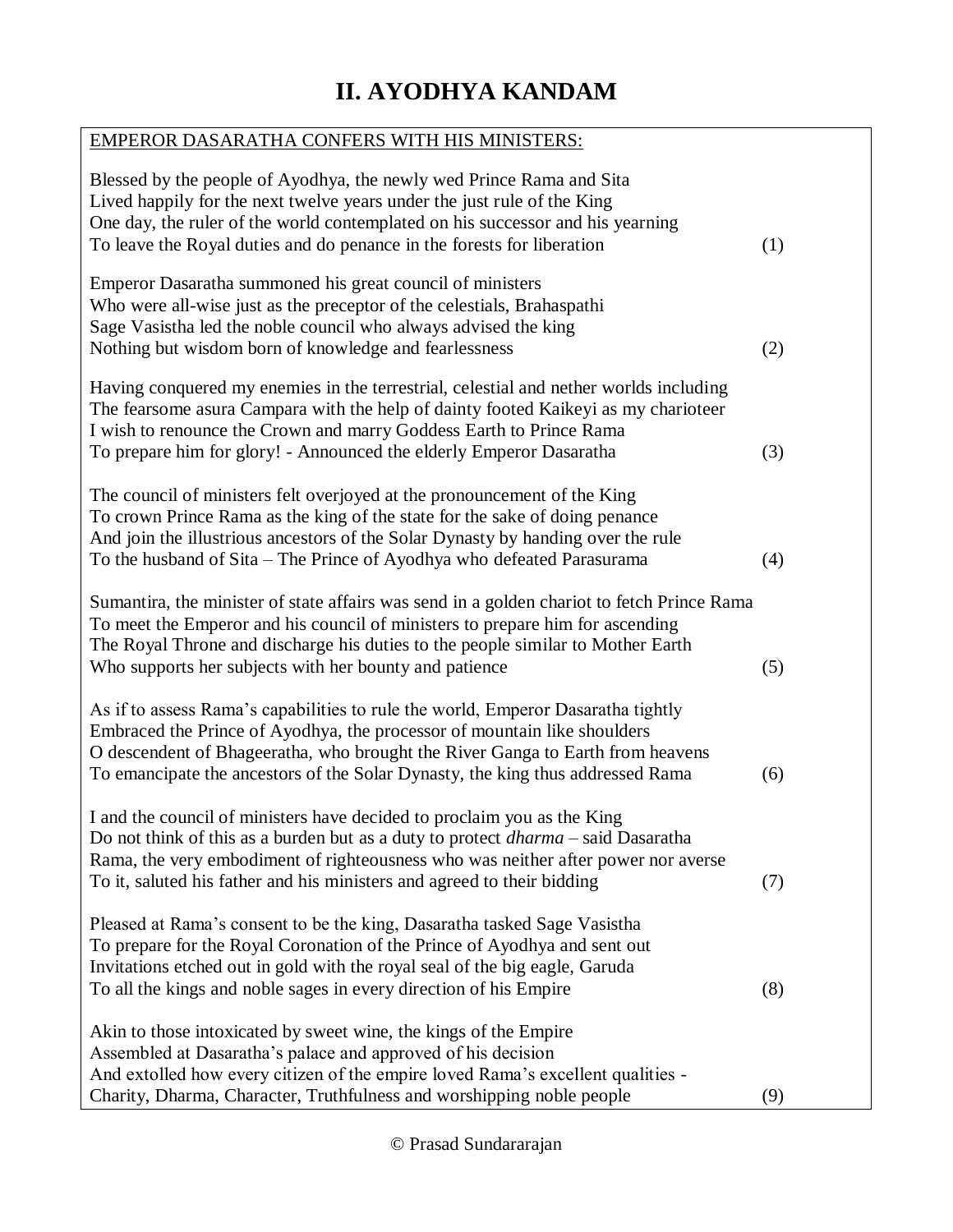## MANTARAI'S MACHINATIONS: Dasaratha conferred with expert astrologers for fixing a date For Rams's coronation and was pleased to learn that the next Day itself was an auspicious date for such an exceptional event Mother Kausalya came to know this and felt immense happiness (10) Lord Vishnu who had borne the worlds from His immense belly was Prayed by Kausalya to whom the very Lord has been born as Rama Preparing the prince for coronation, Sage Vasistha advised him to never give up The three virtues – Righteousness, Sincerity and Compassion (11) City of Ayodhya was full of color and display of riches, beauty and pleasures Citizens of the city sang and danced making Devas who had come to witness the Coronation of Rama, wonder if they have not yet left their heavenly abodes Yet one hunch-backed old lady Mantarai was furious (12) Mantarai who was a maid of Queen Kaikeyi told the news to her and Lamented that her welfare would be in peril if Prince Rama became the King Kaikeyi's face brightened as the full moon and wondered what peril would be with Kausalya having a son as Bharatha and she having a son as Rama (13) Spewing venomous words just as the primordial halahala poison that was drunk by Lord Siva to save the celestials from annihilation, Mantarai poisoned Kaikeyi's pure mind Bharatha's assets – youth, education, strength and skillful archery and handsome features Stand to get wasted if he is not made the King, the old lady uttered to Kaikeyi (14) KAIKEYI'S TWO BOONS: Thanking Mantarai, the hunch-backed Kooni, Kaikeyi made a mess of her palace The Emperor entered her palace at midnight and was shocked by the disorderly scene Kaikeyi ignoring the Emporer's pleasant words, reminded him of the two boons given By him when she helped him defeat the asura Campara (15) Descendents of the Solar Dynasty do not go back on their word and I stand ready To honor your two boons, replied the Emperor Dhasaratha unaware of her intensions My son Bharatha is to be crowned as the King of the Empire and Rama is to be banished To the deep forests for the next fourteen years – Kaikeyi commanded her boons (16) Dasaratha now saw that the very dharma he has sworn to uphold is dancing as the Yama, The lord of death in the form of Kaikeyi but pleaded with her at least not to banish Rama Unable to bear the indifference of Kaikeyi to the Emperor's pleas, even the cool night Disappeared promptly as if ashamed to be a witness to it! (17) Kaikeyi summoned the minister Sumantira and asked him to fetch Rama immediately The Emperor wishes to tell you something and I shall tell it if you agree to obey them Kaikeyi told Rama whose face became radiant as the Sun once he heard the two commands Prostrating at the feet of his step-mother Rama proceeded to his mother's palace (18)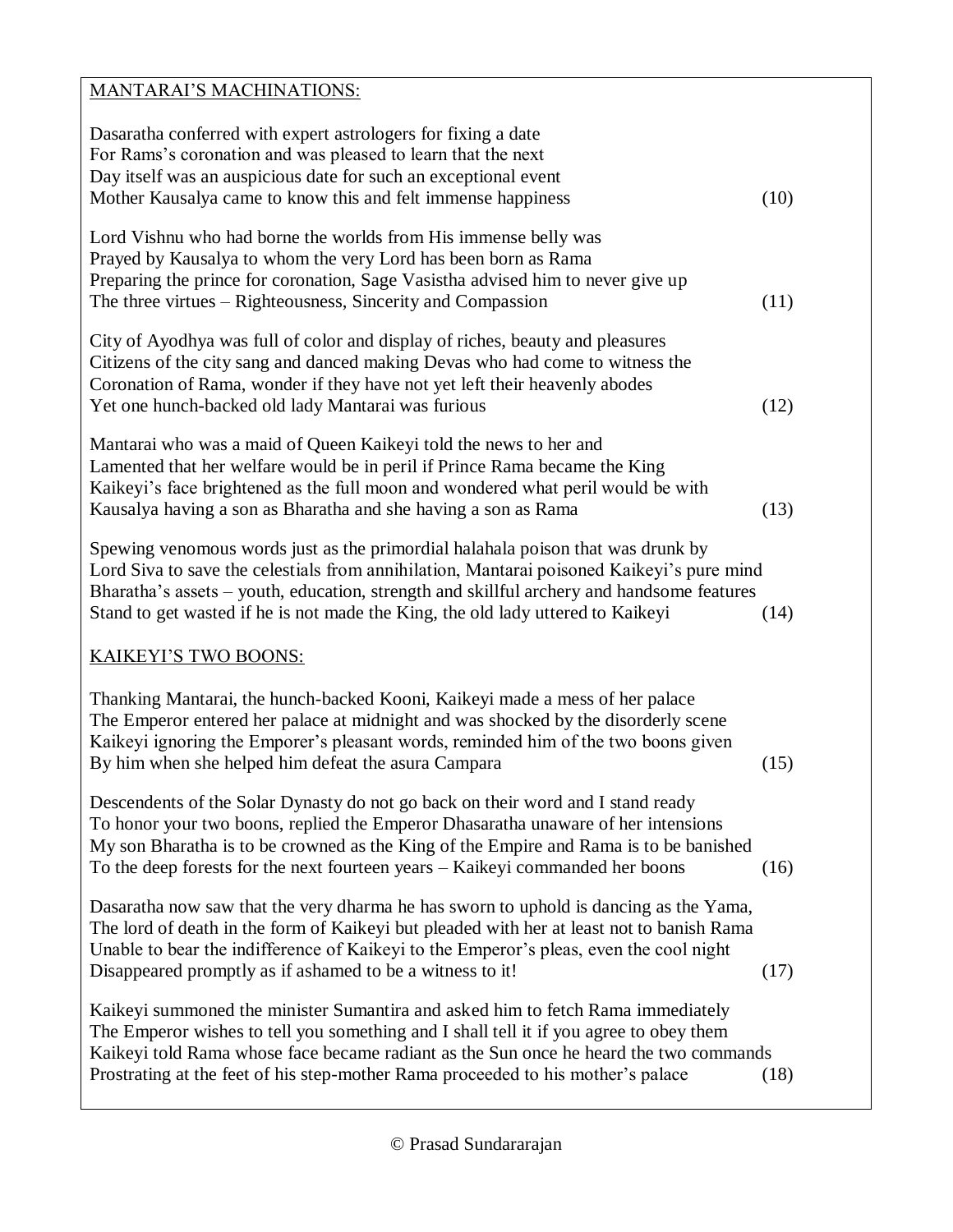### LEAVING THE CITY:

| Mother Kausalya was surprised to see her son come alone without attendants<br>Rama told her, "Your son Bharatha is to be crowned per the Emperor's wishes"<br>She responded that it is unusual to have the second son crowned but advised, "Rama,<br>Give the kingdom to your brother Bharatha and live long cooperating with him"                       | (19) |
|----------------------------------------------------------------------------------------------------------------------------------------------------------------------------------------------------------------------------------------------------------------------------------------------------------------------------------------------------------|------|
| Kausalya went to Kaikeyi's palace by foot to request the Emperor<br>Not to send Rama to the forests but found the King of kings unconscious<br>Sage Vasistha entered the palace hearing the commotion and vainly tried to get<br>Kaikeyi withdraw her unjust boons obtained from the Emperor                                                             | (20) |
| Rama went to Sita's palace and told her of his father's two commands<br>And asked her to stay in the palace and take care of his mothers;<br>Sita got infuriated by Rama's harsh words not because of his desire<br>To fulfill his father's wishes but his intention to leave her behind in Ayodhya                                                      | (21) |
| Sita insisted that an Ayodhya without him would be a scorching desert to her<br>More than the Sun during the <i>pralaya</i> that is destined to dry up Mother Earth<br>Rama agreed to let Sita accompany him and said he was pleased she chose to<br>Be with him in spite of the difficulties that lay ahead in the forest                               | (22) |
| Laxmana was full of anger on hearing the news of Rama's banishment by the King<br>Beloved Brother! The drying up of water in a river is not its fault just as my predicament<br>Is not the fault of the King and Kaikeyi, Rama reasoned with his younger brother Laxmana<br>Wise Mother Sumitra advised Laxmana to accompany both Rama and Sita as a son | (23) |
| Rama who had crossed the ocean of southern language Tamil and the cultural<br>Limits of the northern language Sanskrit, pacified Laxmana and<br>Embraced his brother that was indeed like Lord Tirumal embracing the<br>Lord Siva, who is none but a part of Lord Tirumal                                                                                | (24) |
| Rama and Laxmana dressed in ascetic garb accompanied by Sita<br>Left the city of Ayodhya in a fast chariot driven by Sumantira<br>Citizens of the city followed their beloved Prince and the lifeless<br>City resembled exactly like Dasaratha who was about to die                                                                                      | (25) |
| Reaching the edge of the city by night followed by the citizens<br>Rama camped near a fragrant grove but by midnight asked Sumantira<br>To drive back to the city of Ayodhya alone so that in the morning the citizens<br>Can follow the tracks of the chariot thinking Rama went back to Ayodhya                                                        | (26) |
| After witnessing the departure of Sumantira, Rama himself left the place<br>Accompanied only by Sita's chastity, his impartiality, limitless compassion<br>Great knowledge and dharma, unfailing bow and arrows along with Laxmana<br>Seeing neither Rama nor Sumantira, citizens followed the tracks to Ayodhya                                         | (27) |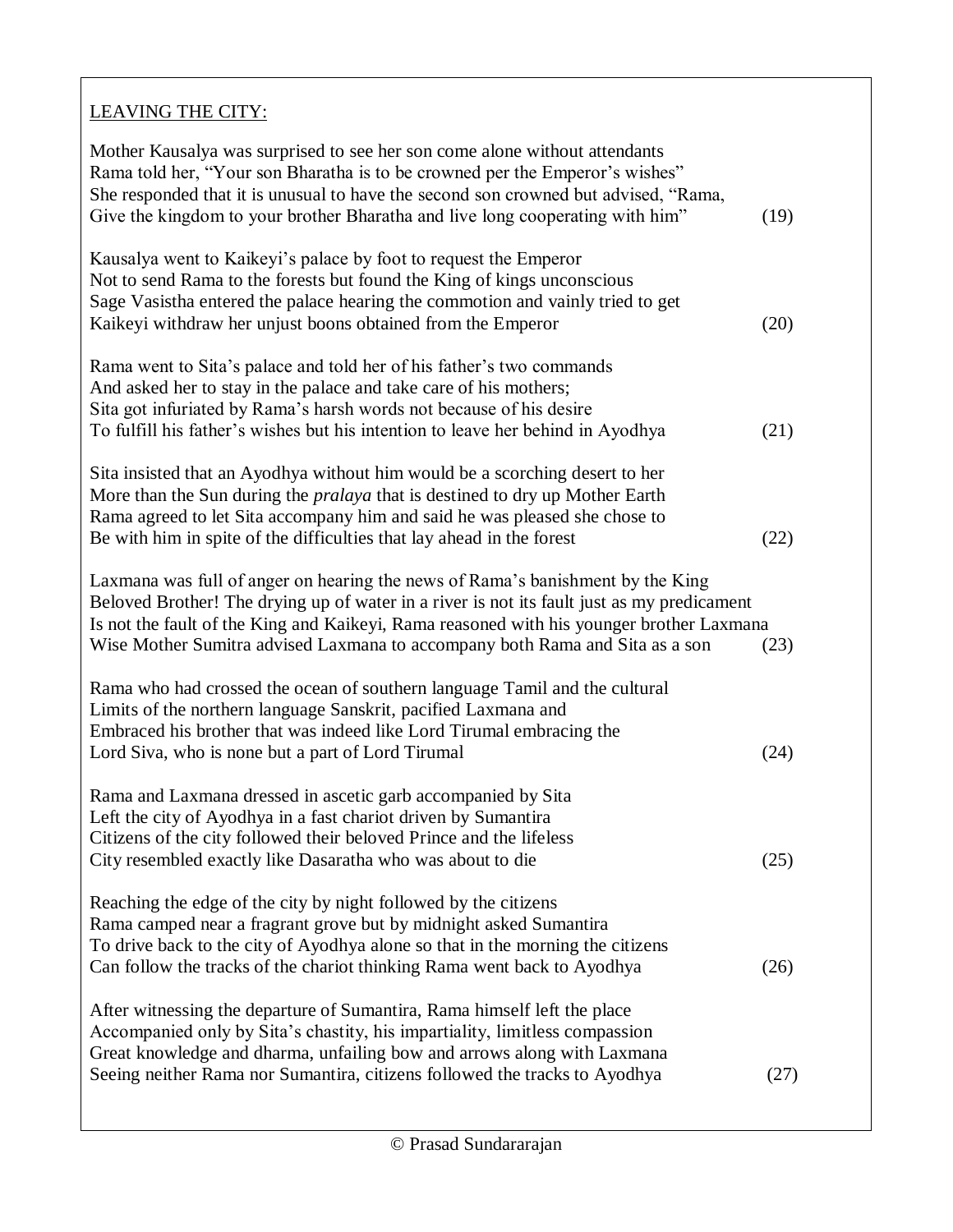### MOTHER GANGA: Handsome Rama of immortal grandeur whose dark-clouded complexion Possessed such radiance that can absorb even the light from the hot Sun, Walked along with pious Sita of slender waist and ever vigilant Laxmana Arrived at the banks of River Ganga crossing the fertile land of Kosala (28) River Ganga created by Lord Brahma when he washed the divine feet of Lord Trivikrama, Another incarnation of Lord Vishnu took the form of a lady and bowed to Rama who along With his brother and wife bathed in the pure waters of Ganga thus absolving all the sins of her Accumulated by eliminating the sins of countless people who bathed in the river (29) Great sages constantly meditating on the Supreme to attain absolute nirvana who have Taken residence on the banks of the River Ganga of pure waters greeted the three Lord Tirumal who gave the immortal nectar to the celestials now as Rama accepted The leaves and fruits offered by the noble seers with great pleasure (30) MEETING TRIBAL LEADER GUHAN: Tribal leader Guhan, who counted a thousand boats as his possession And a master of navigating the mighty river Ganga of great depth, Saluted Laxmana and informed him that he has come to pay obeisance to Rama Rama embraced the tribal leader Guhan who is devoid of duplicity and full of love (31) Guhan the commander of five hundred thousand hunters and fishermen Offered his place in Sringaberam village as a suitable stay for the three Pleased by the affection of Guhan, Rama said, "Today onwards we are five brothers" Urged by Rama, Guhan helped them cross the River Ganga in his boat (32) ENTERING THE FORESTS: Along with the beautiful Sita and his younger brother Laxmana Rama walked into the dense forest full of tall trees and wild animals Playfully crossing the portion of the forest filled with asoka flowers Rama sighted the Chitrakoota mountain, the abode of great sages (33) Eminent Sage Bharadwaj full of abundant love realized the reward for his penance In the form of approaching Rama, Sita and Laxmana – Bharadwaj on whose tongue Vedas danced and a personification of virtuous life greeted the three into his hermitage On the advice of the Sage, the three walked ten kadams, hundred miles into the forest (34) Far from the fertile land of Kosala and the confluence of the three rivers - Ganga, Yamuna and Saraswati, they walked passed hastily the agonizing desert Came to the heart of the Chitrakoota mountain full of tall gold like sandalwood trees Rama explained in detail the exquisite beauty of the forest to Laxmana and Sita (35) Laxmana built a cottage using bamboo sticks and covered by teak trees Omnipresent Rama accompanied by golden-colored Sita entered the cottage Sita's soft feet traversed the harsh forests and Laxmana's dexterous hands Have shaped this beautiful cottage, marveled Rama with gratitude (36)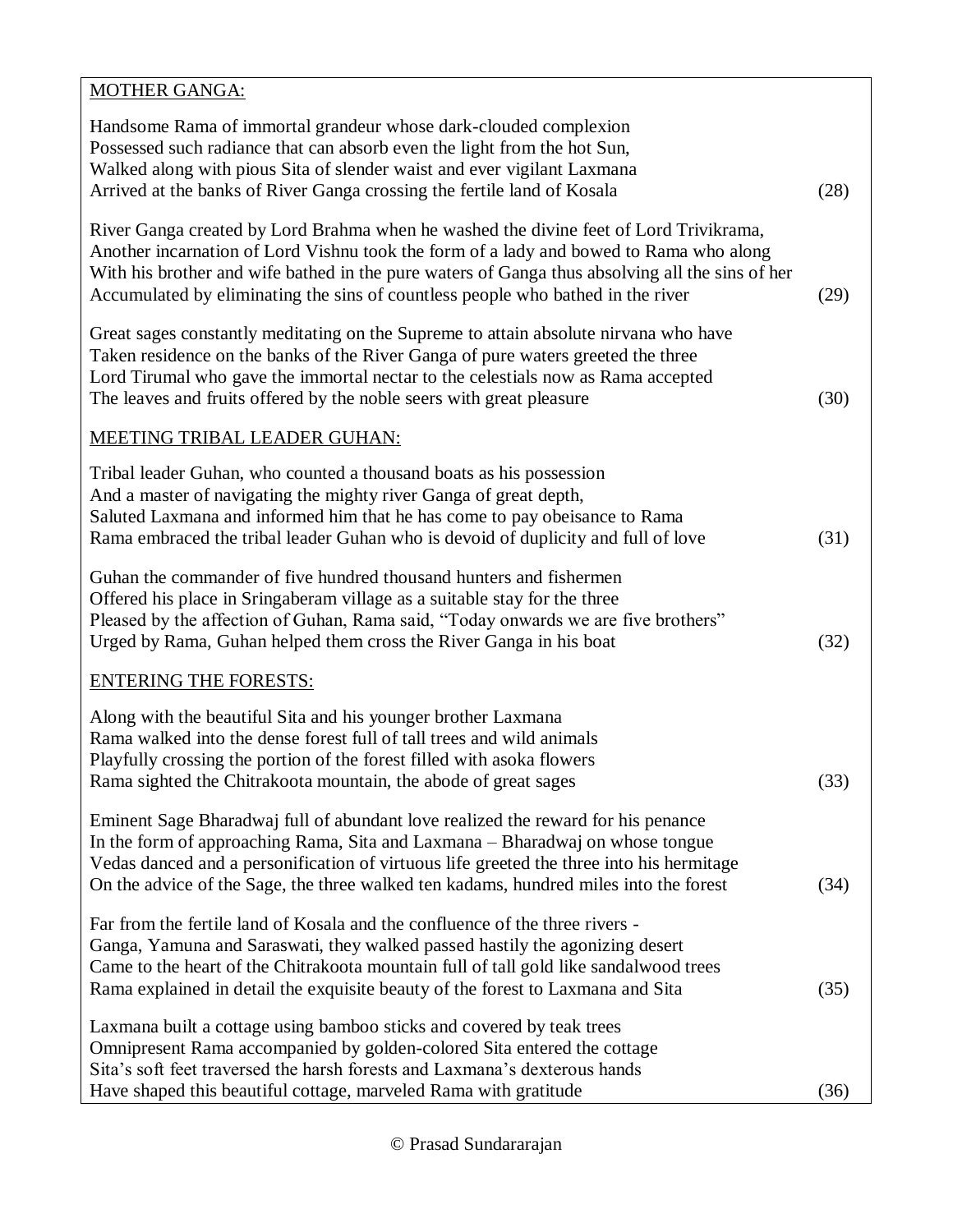#### DASARATHA CREMATED:

| Unable to bear the separation of his beloved Rama<br>Dasaratha breathed his last, with his three wives besides him<br>Kausalya lamented that Rama had become a part to her King's death<br>Sumantira informed the royal sage Vasistha of the demise of the Emperor                                                                                            | (37) |
|---------------------------------------------------------------------------------------------------------------------------------------------------------------------------------------------------------------------------------------------------------------------------------------------------------------------------------------------------------------|------|
| Sage Vasistha summoned the royal council and upon approval of the ministers<br>Asked the attendants to embalm the body of the deceased Emperor in special oil<br>Royal order to bring back Prince Bharatha who was visiting his grandfather, the<br>King of Kekaya kingdom was written on a palm leaf and given to messengers                                 | (38) |
| Trumpeting the death of the Emperor to the citizens of Ayodhya and the kings<br>Under his jurisdiction, the royal council decided to wait for the arrival of Bharatha<br>Traveling day and night in fast horses, the messengers reached the gates of Kekaya<br>And presented the royal decree asking for Bharatha's immediate return to Ayodhya               | (39) |
| Prince Bharatha accompanied by his constant companion, younger brother Satrugna<br>Left the Kekaya kingdom after accepting a vast amount of gift from his grandfather<br>Still unaware of the death of their father, the descendant of the Solar dynasty, the brothers<br>Followed by a vast army of soldiers, elephants and attendants reached Ayodhya       | (40) |
| Ayodhya – the invincible capitol city of the Kosala Empire resembled a ghost city<br>Markets normally filled with merchants and traders from vast distances looked deserted<br>Citizens of Ayodhya were sad, and it looked as if Goddess Laxmi had left her abode<br>Puzzled by the strange sightings on the way, Bharatha reached the Palace                 | (41) |
| Paying obeisance to his mother Kaikeyi, Bharatha enquired about the welfare of his father<br>Kaikeyi coldly told him that she had asked the Emperor of two boons owed to her and<br>Distraught by the separation of Rama's departure to the forests, Dasaratha had left for<br>The Heavens and the Earth is now Bharatha's to rule                            | (42) |
| Like a tall tree struck by a lightning, Prince Bharatha fell on the ground in agony<br>What have you done, mother? Yelled the pure minded Bharatha and felt like being in hell<br>Bharatha ran to Mother Kousalya's chamber, fell at her feet and cried of his innocence<br>Child! I feel like Rama has retuned from the forest, Kausalya affectionately said | (43) |
| Learned Brahmins recited the four Vedas as the embalmed body of Dasaratha was placed<br>In a decorated chariot and taken to the banks of the Sarayu river for cremation of the body<br>Vasistha with the help of the younger brother Satrugna performed the King's last rites<br>Since the Emperor had disowned Bharatha in his anger at Kaikeyi              | (44) |
| <u>BHARATHA'S RESOLVE:</u>                                                                                                                                                                                                                                                                                                                                    |      |
| Noble Bharatha whose fame shines like the full moon on a dark night<br>Steadfastly refused the advice of the royal council to assume the throne<br>And resolved to bring back Prince Rama, Sita and Laxmana to Ayodhya                                                                                                                                        |      |
| To uphold the ancient tradition of making the eldest son as the King                                                                                                                                                                                                                                                                                          | (45) |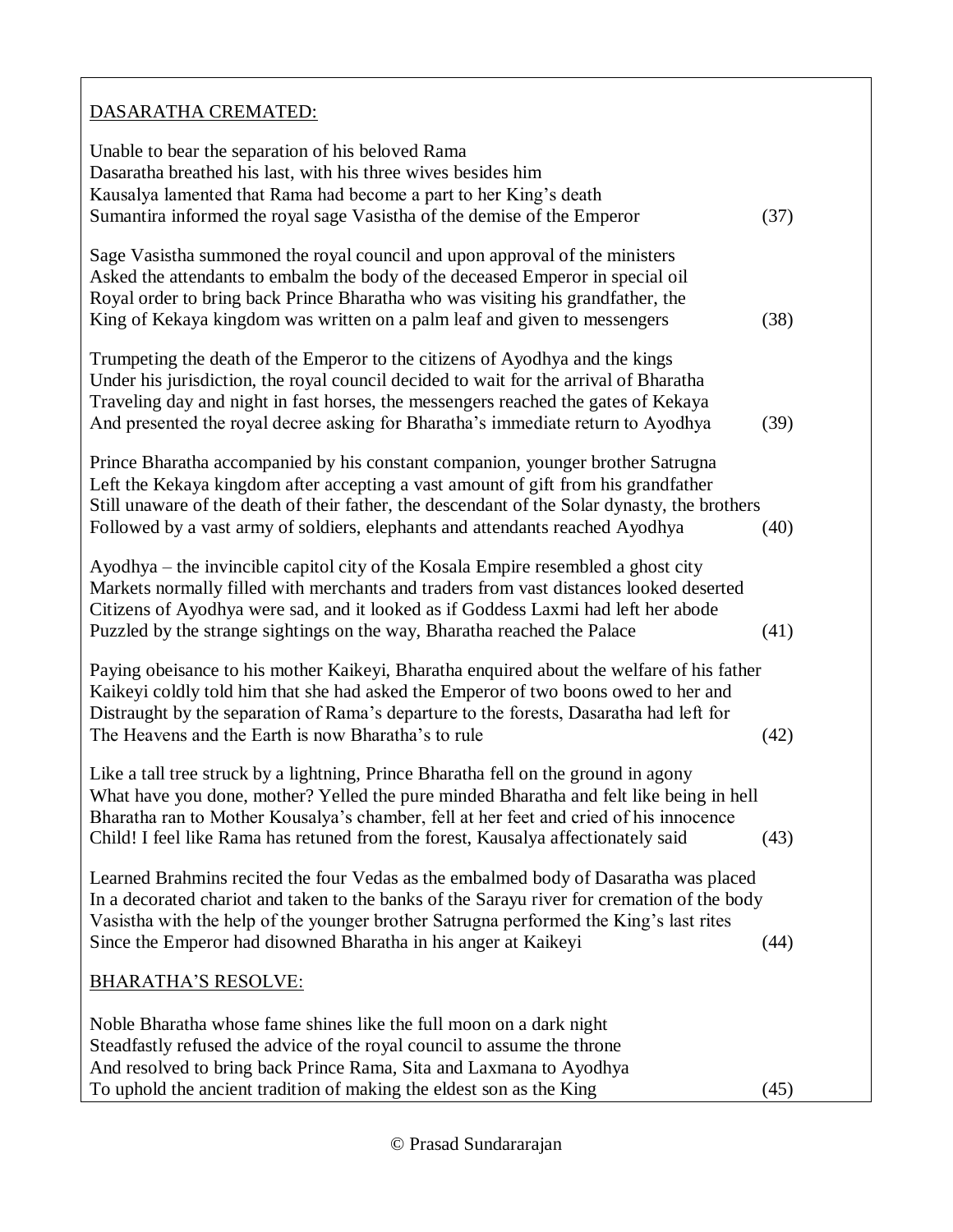| Thunderous drums proclaimed the intensions of Bharatha to bring back Rama<br>Great city of Ayodhya's residents steeped in agony now rose in ecstatic roar<br>Akin to the power of the immortal nectar to bring back the lives of the dead!<br>Assembled kings and ministers blessed the best among the princes - Bharatha               | (46) |
|-----------------------------------------------------------------------------------------------------------------------------------------------------------------------------------------------------------------------------------------------------------------------------------------------------------------------------------------|------|
| Bharatha's vast army rose like the swelling seven seas during the <i>pralaya</i><br>Decorated elephants, chariots and horses with flags of the kingdom filled the land<br>Bharatha led the great procession towards the limits of Kosala kingdom followed<br>By the citizens of Ayodhya eager to bring back Prince Rama                 | (47) |
| <b>CROSSING THE GANGA:</b>                                                                                                                                                                                                                                                                                                              |      |
| Army of Bharatha that resembled the vast seas filled with catamarans crossed<br>The plains of Kosala and reached the banks of river Ganga – Guhann noticed<br>The vast army of Bharatha and became furious thinking that Bharatha is pursuing<br>Rama even in the forest not yet satisfied with attaining the kingdom                   | (48) |
| As Guhann was assembling his tribal huntsmen and fishermen to oppose the<br>Giant army of Bharatha unafraid of its superiority out of his affection to Rama<br>Sumantira explained to Bharatha of Guhann's pure love for Rama – Bharatha<br>Approached Guhann alone clad in bark just as Rama had left Ayodhya                          | (49) |
| Guhann was pleasantly shocked to see Bharatha in such a state and fell at his feet<br>Realizing the sorrow of Bharatha and his resolve to bring back Rama, Guhann<br>Exclaimed, Can a thousand Rama equal the great Bharatha? – Guhann's army of boats<br>Transported the vast Kosala army across the flowing river Ganga               | (50) |
| The Queens of the Emperor Dasaratha were introduced by Bharatha to Guhann<br>Who paid his respects to all the three women with folded hands – The Queens<br>Were seated in separate palanquins on reaching the southern shore of river Ganga<br>Thanking the tribal leader Guhann, Bharatha and his vast entourage moved on             | (51) |
| MEETING SAGE BHARDWAJ AND ARRIVING AT CHITRAKOOTA:                                                                                                                                                                                                                                                                                      |      |
| Marching further along, Bharatha and his large army reached the hermitage of<br>Sage Bharadwaj and the army was treated to a celestial feast by the sage's yogic powers<br>Elephants consumed balls of food mixed with paddy, while horses grazed on grass<br>Bharatha ate only the roots and vegetables, rested on the ground          | (52) |
| Refreshed and well-fed the army of Bharatha passed through hash desert and<br>Arrived at Chitrakoota mountain range where the commotion of the moving army<br>Alerted the ever vigilant Laxmana and he became incensed at Bharatha's army<br>Pursuing Prince Rama even in the forest and informed Rama and Sita                         | (53) |
| Tranquil Rama laughed at Laxmana's blistering talk of annihilating Bharatha's army<br>And said, "Laxmana, your prowess can frighten the entire world and heavens<br>And none can deny it" but asked him to look carefully at the approaching army<br>Tears fell from Laxmana's eyes on seeing the agony on the face of ascetic Bharatha | (54) |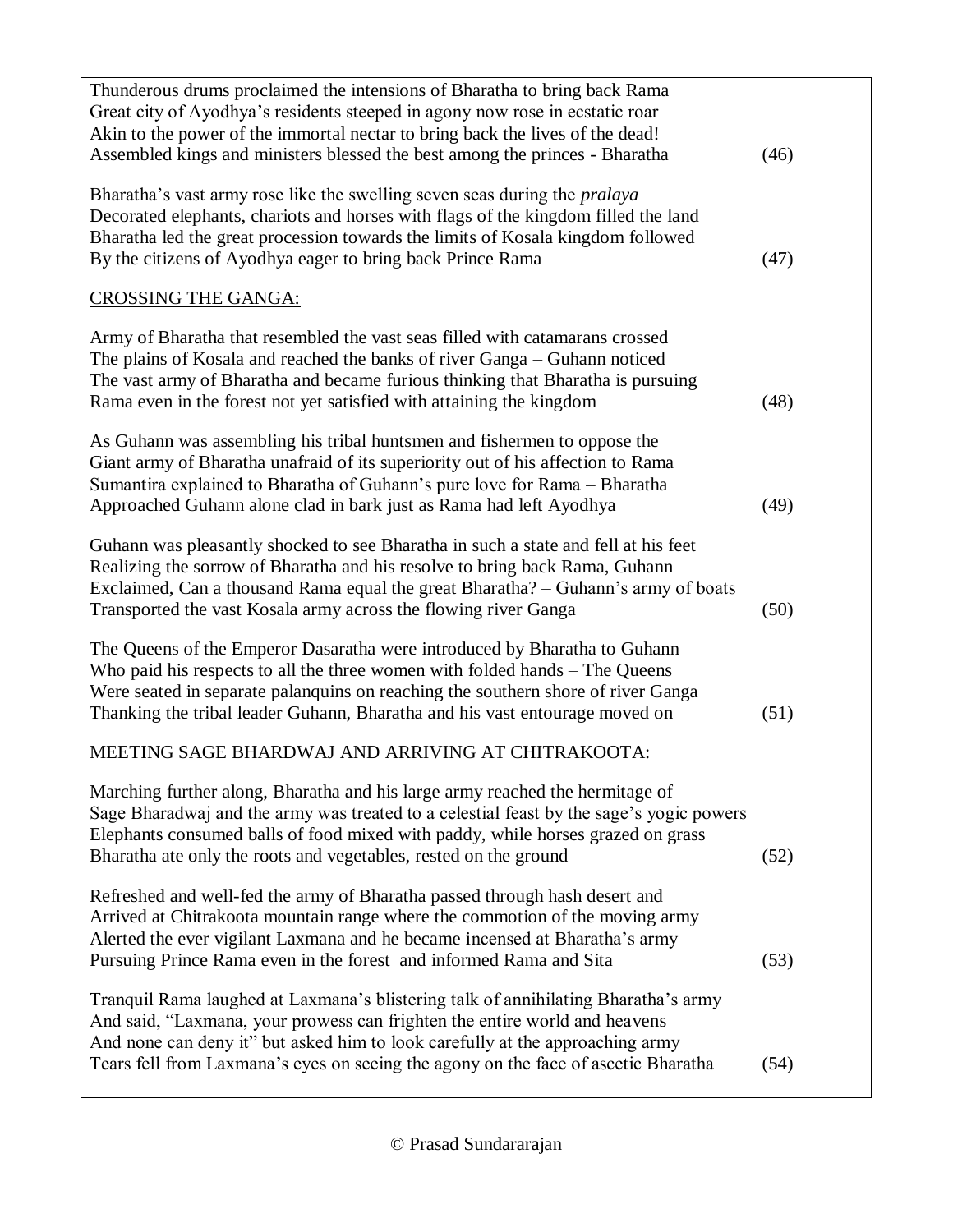| On seeing the elder brother and prince of Ayodhya, Bharatha approached                        |      |
|-----------------------------------------------------------------------------------------------|------|
| The three standing outside the beautiful hut and fell at Prince Rama's feet                   |      |
| "O brother, you have discarded the dharma of kings and that of the eldest,                    |      |
|                                                                                               |      |
| Please accept our invitation and rule the empire", said noble Bharatha                        | (55) |
|                                                                                               |      |
| Unable to bear the sight of his elder brother in ascetic attire                               |      |
| Bharatha fell to the ground unconscious - Prince Rama                                         |      |
| Revived the younger brother and embraced him just as the                                      |      |
| Ultimate Supreme Being embraces gracefulness and dharma                                       | (56) |
|                                                                                               |      |
| After paying obeisance to his mothers, Rama enquired Bharatha,                                |      |
| "O noble brother, Is our father, the ruler of the world doing well?"                          |      |
|                                                                                               |      |
| Bharatha replied to his brother that the Emperor after establishing                           |      |
| The truthfulness of his words has gone to the Heavens                                         | (57) |
|                                                                                               |      |
| Like a burning spear piercing the heart, Rama felt terrible pain                              |      |
| On hearing the news of his father's demise and grieved aloud                                  |      |
| Sage Vasistha counseled Rama that none can escape the dragnet                                 |      |
| Of Yama and even the five elements will be destroyed in time                                  | (58) |
|                                                                                               |      |
| Along with Sage Vasistha, Rama went to the banks of Ganga                                     |      |
| And performed the rites for his father, and chanted sacred Hymns                              |      |
|                                                                                               |      |
| Sita and Laxmana were distraught on hearing the death of the Emperor                          |      |
| Sumitra, Kaikeyi and Kausila embraced the daughter of Janaka                                  | (59) |
|                                                                                               |      |
| Next morning, the entire Royal council of Ayodhya and its citizens                            |      |
| Pleaded with Rama to return to Ayodhya and uphold his dharma                                  |      |
| Rama was firm in his determination to fulfill his father's words                              |      |
| Purposeful Devas were afraid that Bharatha may not relent                                     | (60) |
|                                                                                               |      |
| <b>CORONATION OF THE DIVINE SANDALS:</b>                                                      |      |
| "It is the duty of Rama to fulfill his father's words and go to the forests,                  |      |
|                                                                                               |      |
| Bharatha! Rule the kingdom for the fourteen years till his return" thus                       |      |
| Spoke a voice from heavens – that of Devas afraid if Rama returns                             |      |
| To Ayodhya there would be none to destroy the evil Rakshasas                                  | (61) |
|                                                                                               |      |
| Holding the hands of the noble Bharatha, Rama asked him to abide by the                       |      |
| Decree of the Devas and rule the kingdom upholding dharma - "O brother!                       |      |
| I accept this burden only at your command but I swear in your name that if you                |      |
| Do not return at the expiry of the term, I will immolate myself" Bharatha vowed               | (62) |
|                                                                                               |      |
| Bharatha appealed to his brother to give his $p_{\alpha}$ <i>padukas</i> – the wooden sandals |      |
| So as to rule the kingdom for the fourteen years in his name – Bharatha,                      |      |
|                                                                                               |      |
| Placed the divine sandals of Rama, the very abode of righteousness that is capable            |      |
| Of annihilating everyone's sins on his head and proceeded towards Ayodhya                     | (63) |
|                                                                                               |      |
| Crossing the River Ganga with the divine <i>padukas</i> in his head, Bharatha                 |      |
| Followed by the entourage reached the village Nandi near Ayodhya City                         |      |
| Coronation of the divine sandals of Rama was performed and Bharatha ruled                     |      |
| Kosala Kingdom as a keeper of dharma till his brother's return to Ayodhya                     | (64) |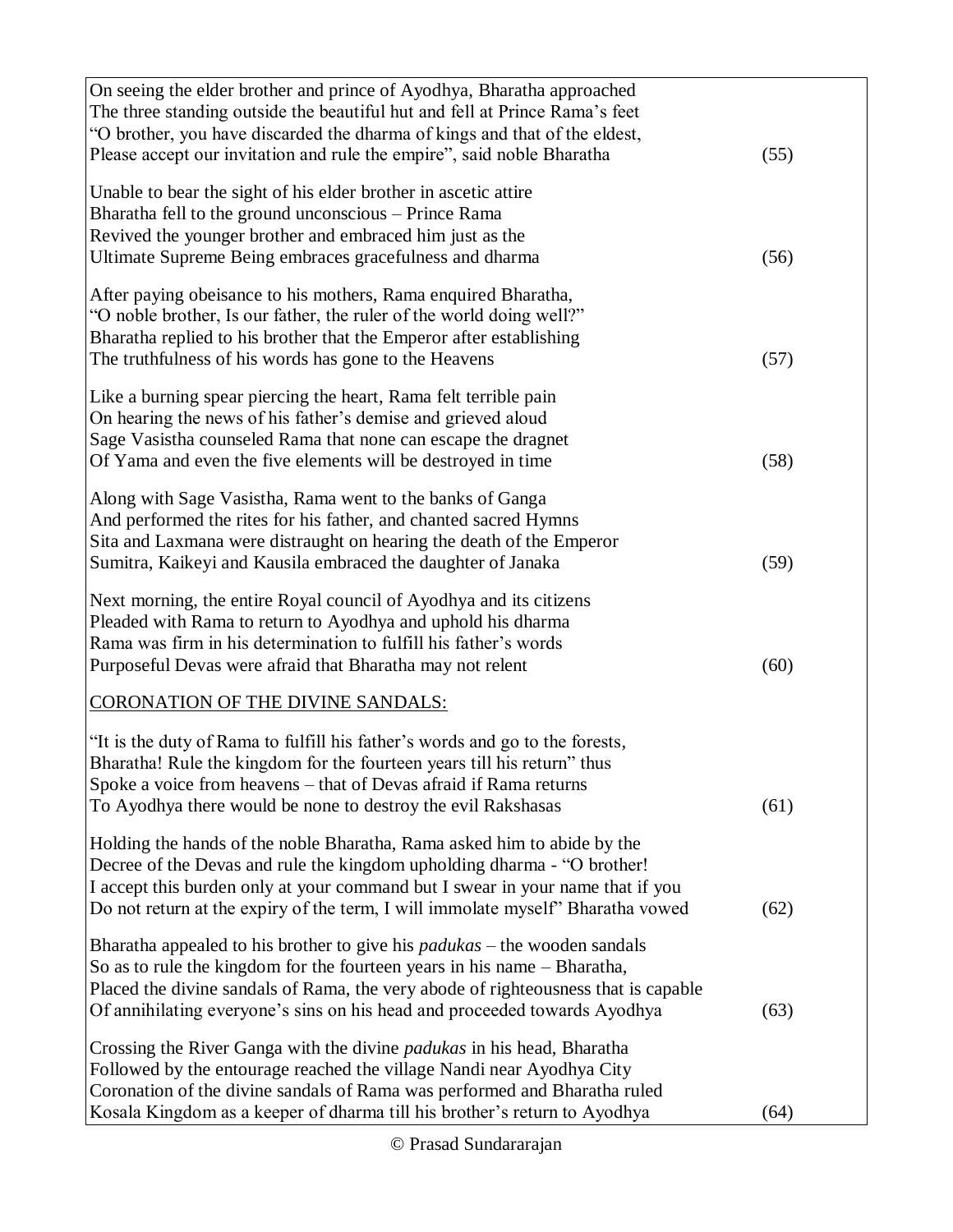| BLESSINGS OF SAGE ATRI AND HIS WIFE ANASUYA:                                                                                                                                                                                                                                                                                                                       |     |
|--------------------------------------------------------------------------------------------------------------------------------------------------------------------------------------------------------------------------------------------------------------------------------------------------------------------------------------------------------------------|-----|
| Having appointed his brother, the noble Bharatha as the keeper of the World<br>Till his return to Ayodhya after fulfilling his exile to the forests, Rama<br>Accompanied by his wife and brother moved further south of Chitrakoota<br>To spend the time in the forests by being able to stay among the wise sages                                                 | (1) |
| Sita, the very incarnation of Laxmi, the beautiful lady with pearly teeth<br>And Rama and Laxmana holding the bows in their long slender hands<br>Walked towards an enchanting grove full of ripe fruits and medicinal herbs<br>Surrounding the hermitage of Sage Atri and his wife Anasuya                                                                        | (2) |
| Paying obeisance to the Sage and his wife who were embodiment of the goodness<br>In human nature born of penance, the three were blessed by the delighted couple<br>Anasuya in affection gave princess Sita splendid clothes and jewels which she wore and<br>In the company of the princes dressed in ascetic garbs left for Dandaka forests                      | (3) |
| KILLING OF VIRADHA AND HIS LIBERATION:                                                                                                                                                                                                                                                                                                                             |     |
| A ferocious demon, Viradha with a mountain like body and red colored hair<br>Who had the strength of a hundred and twenty-five thousand elephants, due to<br>A boon obtained from Lord Brahma appeared before the three and in a flash<br>Caught hold of the swan-like Sita and rose in the sky stunning the princes                                               | (4) |
| Rama yelled at the Rakshasa, "Where are you running, you deceitful fellow?"<br>I cannot be killed because of the boons of Brahma, so leave this lady with me and<br>I shall spare your young lives, the deluded demon responded in anger to the prince<br>Rama twanged his bow and sent an arrow of immense power that shook the worlds                            | (5) |
| Struck by the thunderbolt like arrow of Prince Rama, the demon placed Sita<br>On the ground who looked like a parrot caught in the mouth of a large cat and<br>Waved his trident which resembled a missile from a fiery submarine at Rama<br>Realizing that he cannot be killed, the princes tried to cut off his arms                                             | (6) |
| Seizing the opportunity, the rakshasa held the two princes in his shoulders and<br>Sprung up in the sky, who resembled the King of Eagles, Garuda, whose wings<br>Are the dwelling place of dharma, flying with Balarama and Krishna seated on them<br>Viradha's hands were severed by the princes and Rama kicked the demon with his feet                         | (7) |
| Enlightened by the touch of the feet of Rama, Viradha transformed into a celestial and<br>Extolled Rama as none other than Lord Tirumal, whose feet are praised by the Vedas<br>Incomparable Lord! Are you not the One who saved the great elephant Gajendra who<br>Prayed for the Primordial One to free him from the hold of the crocodile? $-$ Viradha said (8) |     |
| Tumburu, a celestial from the worlds of Kubera, I am and had become a rakshasa<br>Due to a curse by him after losing my senses in lust with Rambha, the celestial dancer<br>Touch of your Sacred Feet has now freed me from the delusion and it is the only way<br>To liberate oneself from the endless cycle of births, the liberated Viradha praised Rama        | (9) |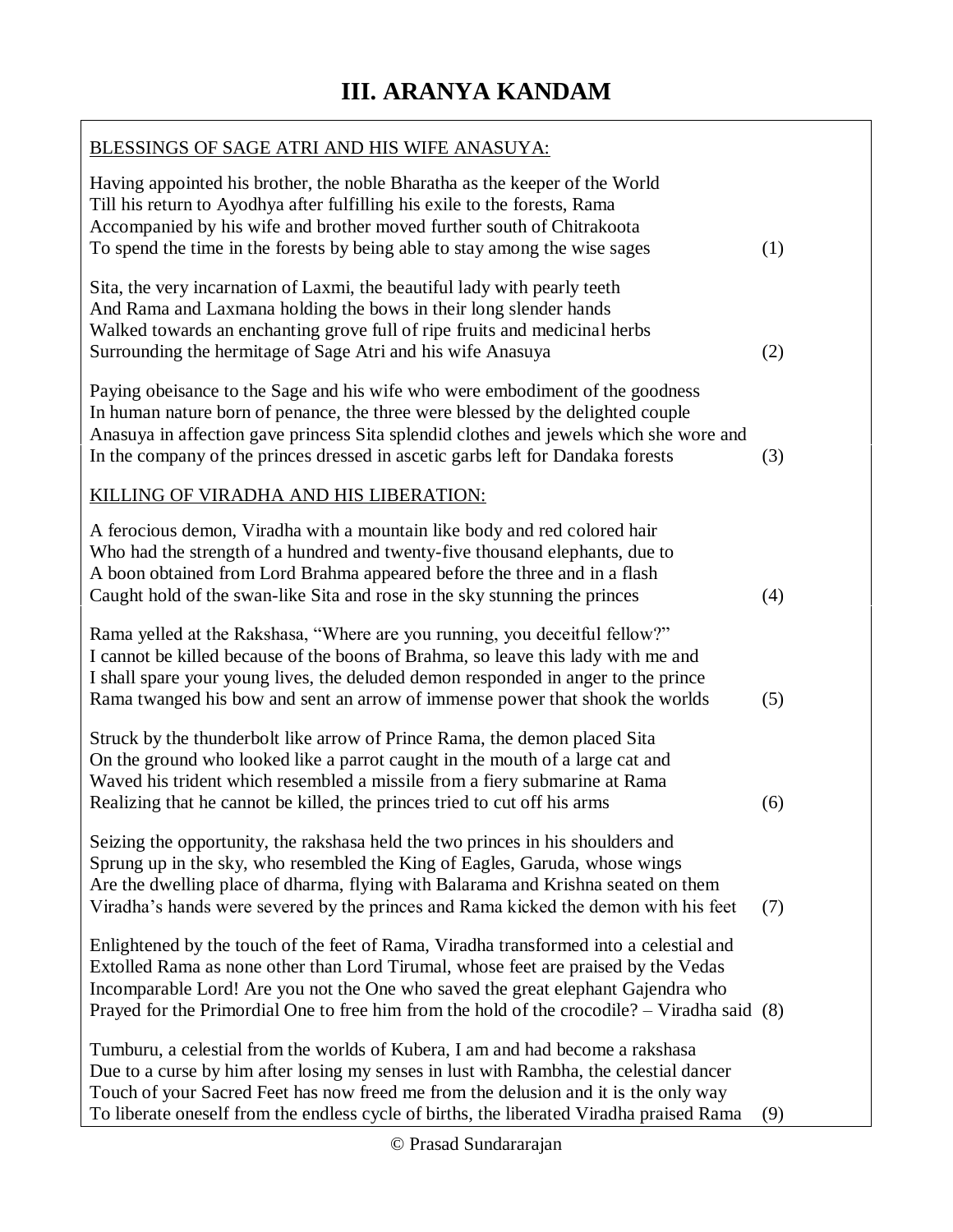| SAGE SARABHANGA ASCENDS TO VISHNU'S ABODE:                                                                                                                                                                                                                                                                                                                                  |      |
|-----------------------------------------------------------------------------------------------------------------------------------------------------------------------------------------------------------------------------------------------------------------------------------------------------------------------------------------------------------------------------|------|
| Walking further along, the three went deep inside the Dandaka forests<br>Full of red trees and green vegetation that was the habitat of Vedic sages<br>Wielding the Vajrayudam, the thunderbolt that had not damaged even at the<br>Tip after being hurled at the mighty Ravana of Lanka, Devendra arrived                                                                  | (10) |
| Devendra, the Lord the Worlds to whom all the crowns belong with the<br>Exception of the Trinity of Gods – Brahma, Vishnu and Siva, entered the<br>Hermitage of Sage Sarabhanga at the command of Lord Brahma to invite<br>The Sage to enjoy the fruits of his immense penance and good deeds                                                                               | (11) |
| O Lord of the Celestials, I do not desire to attain the Heavens that<br>Are indeed perishable at the end of the yugas, the destruction of Universe<br>But I propose to attain the adobe of the Great Vishnu, which transcends Time<br>Celestial King! That is my desire, thus addressed the wise Sage Sarabhanga                                                            | (12) |
| Rama, Laxmana and Sita arriving at the Sage's hermitage saw the white elephant<br>Of Devendra standing outside the place and leaving the two, Rama entered inside<br>Rama! You are the sparkle that pervades all objects yet that is not part of them<br>O remover of evil! Protector of righteous! Accept my obeisance – Praised Devendra                                  | (13) |
| Believing that great events are yet to take place, Devendra took leave of the Sage<br>Rama, the embodiment of infinite knowledge, prostrated at the feet of the Sage<br>Embracing the Prince of Ayodhya, Sage Sarabhanga welcomed the three to his hut<br>Entering fire, I seek salvation! The possessor of thousands of yagas addressed Rama                               | (14) |
| Master of the inscrutable Vedas, the noble Sage Sarabhanga and his faithful wife<br>Entered the fire and casting away the mortal bodies, ascended to the Supreme abode<br>When the benefit attained of uttering one name of Vishnu is beyond comprehension<br>Can we comprehend the benefits to the sage and his wife who saw Vishnu Himself?                               | (15) |
| PASSAGE THROUGH THE FOREST:                                                                                                                                                                                                                                                                                                                                                 |      |
| Leaving the Sage's hermitage with a heavy heart, the three passed through the forest<br>Full of tall trees, woodlands, mountains, diamond like rocks, rivers, lakes and groves<br>Ancient sages, including those who took the vow of silence, were pleased at their presence<br>Discerning the essence of Rama's arrival, the sages got rid of sorrow and fear of rakshasas | (16) |
| VOW TO PROTECT THE SAGES:                                                                                                                                                                                                                                                                                                                                                   |      |
| Saluting the sages, Rama asked their command for him to perform and was told<br>O protector of the world, we are no longer able to perform our duties due<br>To the evil rakshasas without dharma having oppressed us from reciting Vedas<br>You have appeared here as the Sun that dutifully raises to remove the darkness                                                 | (17) |
| Unless the rakshasas assure me of desisting from their evil deeds, I promise<br>To slay them all, grieve not $-$ thus vowed the processor of the <i>Kodandam</i> ,<br>The mightiest bow that borne the burden of annihilating the unrighteous at<br>His command and whose prowess is incomparable, The Prince of Ayodhya                                                    | (18) |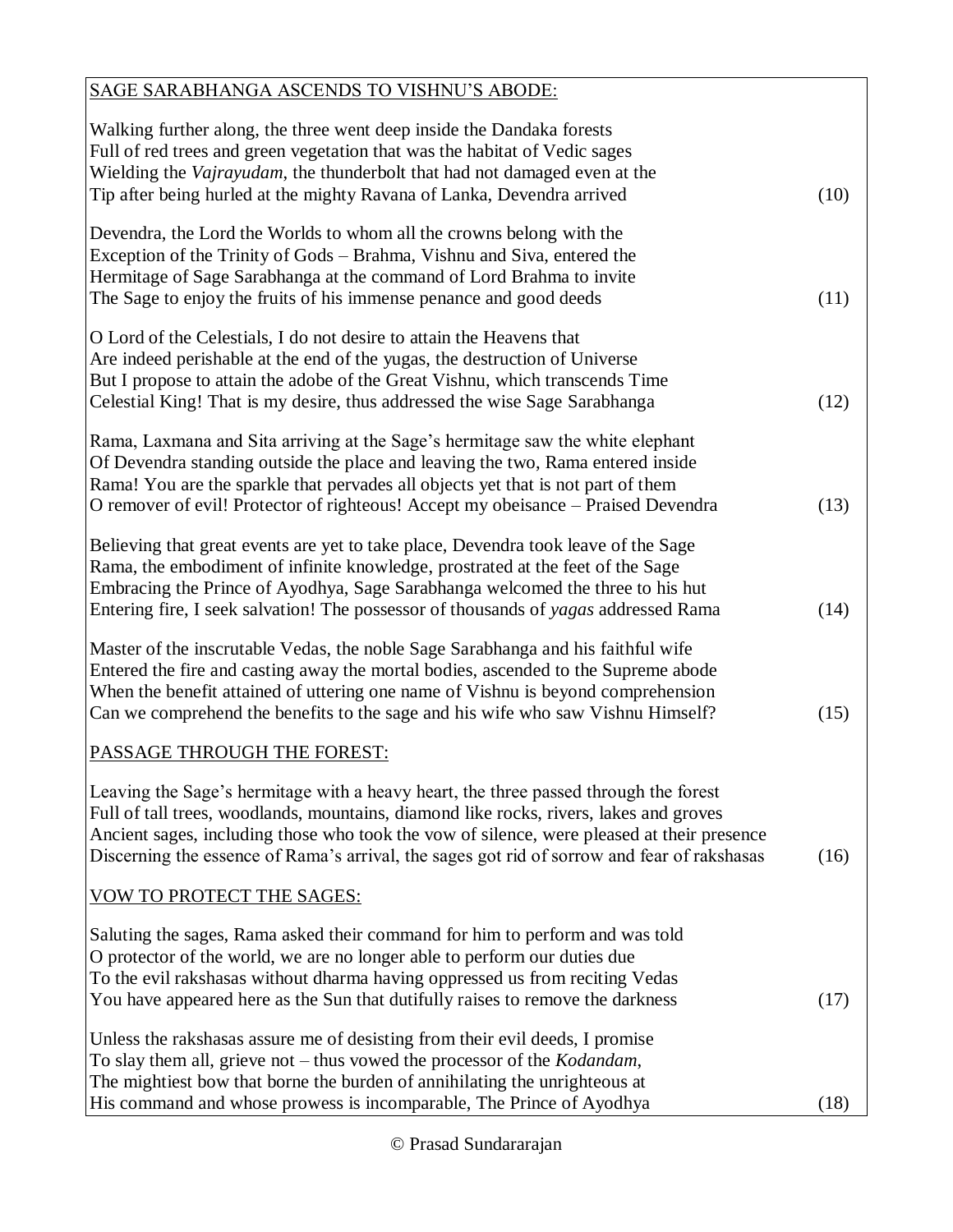### SAGE AGASTYA:

| Tranquility prevailed during their stay with the sages in the Dandaka forests for ten years<br>Rama, with the companionship of Laxmana and Sita set out to meet Sage Agastya, who<br>Just as Mahavishnu had covered the world with his feet as Vamana, had measured<br>The world with the greatness of Tamil, the nectar among languages           | (19) |
|----------------------------------------------------------------------------------------------------------------------------------------------------------------------------------------------------------------------------------------------------------------------------------------------------------------------------------------------------|------|
| In the days of yore, Agastya had swallowed the entire oceans to expose the <i>asuras</i><br>He had easily consumed the treacherous rakshasa Vatapi and relieved the world<br>Of distress and was like the small seed that is the origin of the huge banyan tree<br>Great Tamil grammar was presented by Lord Siva to Agastya in the form of a text | (20) |
| When the marriage of Lord Siva and Parvathi took place in the Himalayas<br>Due to the congregation the <i>devas</i> and blessed humans, the northern region went down<br>Sage Agastya alone went to the southern region and created the Vindhya mountains<br>Duly restoring the balance of the land mass to the delight of all                     | (21) |
| Southern Vindhya mountains stood as tall as the Himalayas and the yogis<br>Were having difficulty crossing it, so they requested Agastya's help<br>Who stood on it firmly like an elephant and pushed most of it into the<br>Nether worlds and stretched it as it prostrated to him                                                                | (22) |
| Thrilled at seeing the very essence of the Primal God, Rama<br>Tears fell from the eyes of Agastya, who had once carried the<br>Exquisite Kaveri river in his kamandalam to help protect the<br>Living beings in the region from the monstrous winds                                                                                               | (23) |
| Rama prostrated at the feet of the Sage and Agastya embraced Him<br>O embodiment of compassion! I have gained the merits of my penance<br>Agastya thus addressed the Prince of Ayodhya to which Rama responded<br>O scholar of the Vedas! I have already conquered the worlds by your grace                                                        | (24) |
| Agastya gave the splendorous bow and an ever full set of quivers to Rama<br>That was once held by the ancient Lord Tirumal who had measured<br>The three worlds and protected the <i>devas</i> and their King Devendra<br>Agastya then advised the three to proceed further south and reach Panchavathi                                            | (25) |
| <u>JATAYU:</u>                                                                                                                                                                                                                                                                                                                                     |      |
| Crossing numerous rivers, mountains and dense forests, the three walked<br>Further south and saw a giant vulture that resembled the rising sun's rays<br>Jatayu, the vulture through his small eyes could see far like an inquisitive,<br>Truthful and wise minister of a great king, essential for good governance                                | (26) |
| Jatayu, the enemy of rakshasas, was a son of Aruna, the charioteer of Soorya<br>Whose fame was beyond description and was a friend of Emperor Dasaratha<br>Inquiring the young princes why such young men with the beautiful lady are<br>Traversing the harsh forests, Jatayu learned their ancestry and the death of Dasaratha                    | (27) |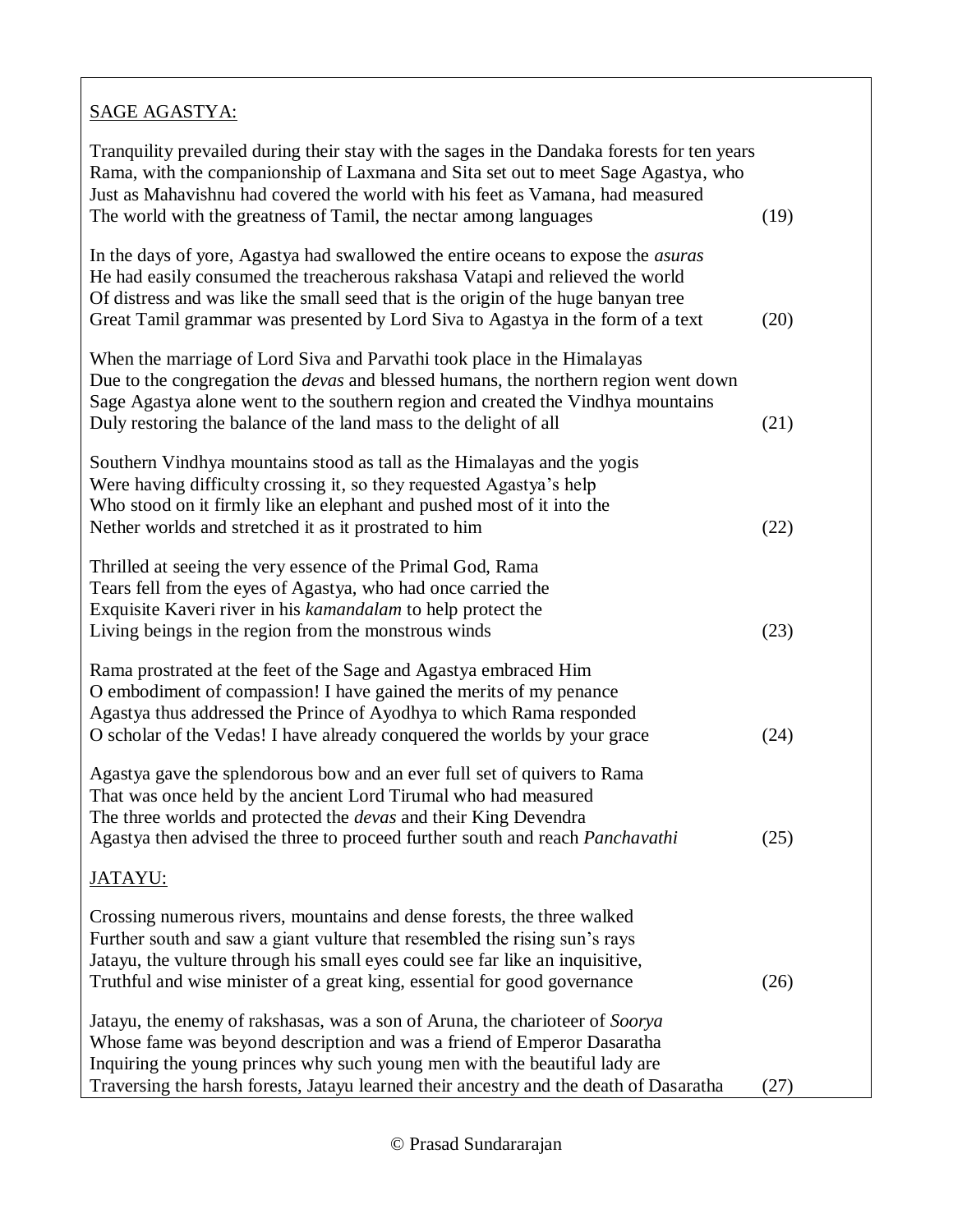# **V. SUNDARA KANDAM**

# CROSSING THE SEA:

| Standing on the Mahendra mountain in the southern land, Hanuman<br>Grew so tall that he peered into the celestial worlds and mistook it for Lanka.<br>Realizing that Sita could not be found in the heavens, the son of Vayu<br>Glanced down and saw the flag posts, gardens and the walled city of Lanka | (1) |
|-----------------------------------------------------------------------------------------------------------------------------------------------------------------------------------------------------------------------------------------------------------------------------------------------------------|-----|
| Having spotted the splendor that is Lanka<br>In the midst of the high seas<br>Hanuman slapped his mountain like shoulders,<br>Thunderous sound shook all eight directions and the heavens                                                                                                                 | (2) |
| Immortal Hanuman pressed his feet firmly on the mountain<br>Birds flew away from their nests in the shaking trees,<br>Lions roared in fear escaping from the crumbling caves<br>In the dense forest at the base of the mountain                                                                           | (3) |
| Sages performing penance at the peaks of the mountain<br>Were thrown into the heavens by the forces that spun<br>Mahendra mountain by the sheer weight of Hanuman,<br>Despite having conquered the senses incompletely                                                                                    | (4) |
| Cheerful army of monkeys reminded the mighty Hanuman that<br>Agastya, the foremost Tamil sage once drank the entire sea<br>In one gulp, yet cautioned him not to be condescending towards<br>The task of crossing the sea to reach Lanka                                                                  | (5) |
| Saluting his faithful companions, Hanuman further pressed his feet<br>Lifted his long tail up and thrust his two hands forward<br>Leaping in one push, the son of wind god flew towards<br>The city of Lanka obscured by the dense clouds                                                                 | (6) |
| Speed of the flying Hanuman tore the sea; He saw the nether world<br>Inhabited by the fierce sea snakes sparkling in multi colors<br>Crocodiles and other aquatic creatures got frightened and became quiet<br>Waves of the seas dashed against the walls of the city of Lanka                            | (7) |
| Mainakam, the submerged mountain in the sea rose up<br>Obstructing the path of the mountain like Hanuman<br>Your father once saved me from destruction by the asteroid<br>Like celestial missile sent by Devendra – Please rest on me,<br>Feast on the many fruits and herbs said Mainakam                | (8) |
| Pursuing Rama's bidding, I will not eat or drink till the goal is achieved<br>Hanuman replied while marveling at the compassion of the mountain<br>Soorya – the sun god wondered whom the mighty Hanuman might jump at                                                                                    |     |
| Since he had once caught hold of the chariot, stopping Sun's rotation in the galaxy                                                                                                                                                                                                                       | (9) |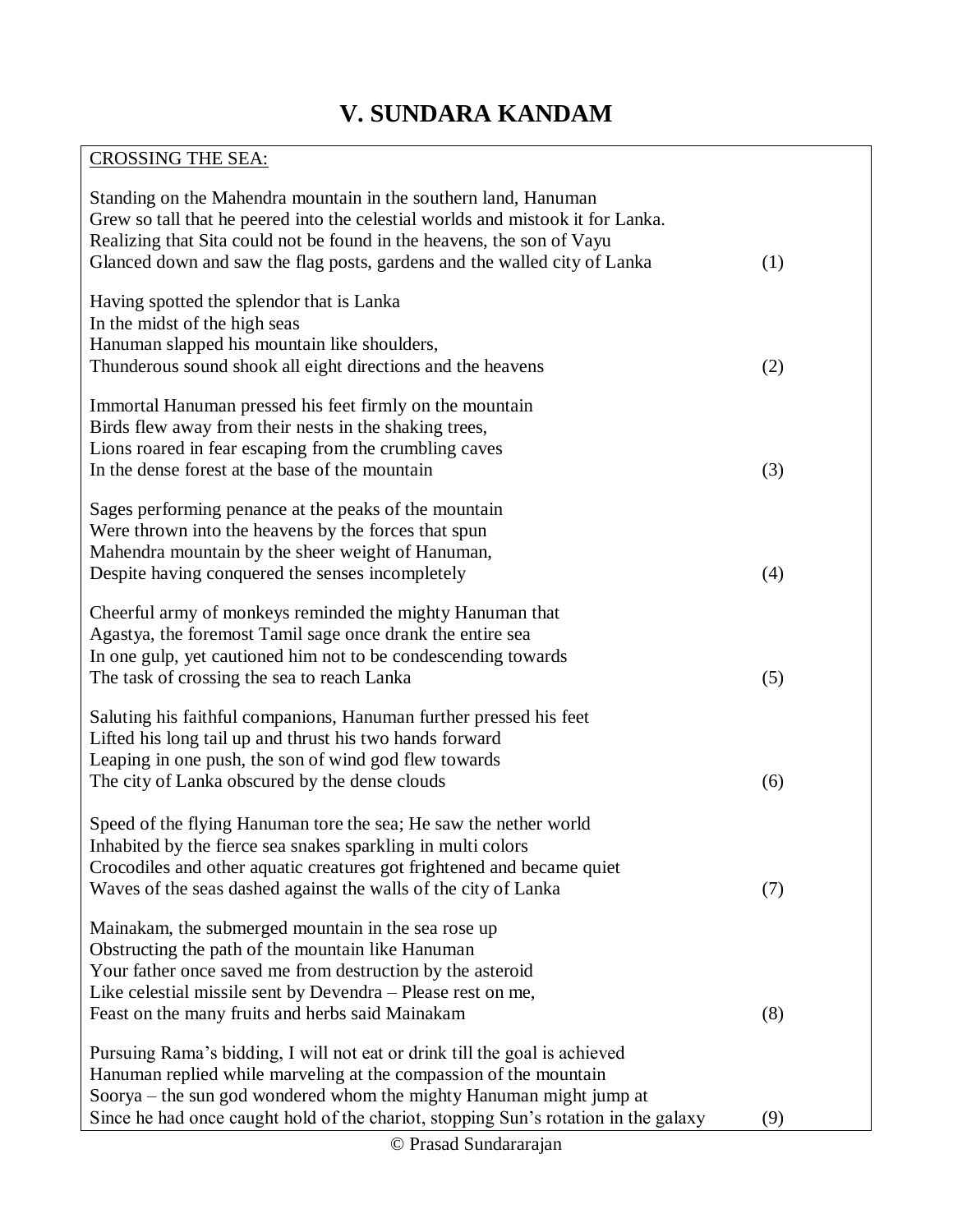| Celestial gods sent a noble woman, Surasai to test Hanuman's strength<br>Assuming the form of a wide-mouthed Rakshasi, she yelled at him<br>You are my food! – Get in my mouth and try to escape, if you can?<br>Responding kindly to the giant Rakshasi, Hanuman asked her to move away                                                            | (10) |
|-----------------------------------------------------------------------------------------------------------------------------------------------------------------------------------------------------------------------------------------------------------------------------------------------------------------------------------------------------|------|
| Surasai tried to swallow Hanuman, who grew bigger to which she responded<br>Growing further, the son of Vayu frustrated the rakshashi with his enormous size<br>Changing to a nanoscale form Hanuman darted into her mouth and came out<br>Thus fulfilling her challenge to him, Hanuman proceeded to do Rama's command                             | (11) |
| Transforming into her normal female form, Surasai blessed Hanuman<br>Celestials marveled at the feat of the son of Vayu and sang about his greatness<br>Thenral – the southern cool wind breezed through his path as if to energize him<br>Hanuman flew as the <i>pralaya wind</i> , the dark energy that binds the objects in the cosmos           | (12) |
| <b>ENTERING THE CITY:</b>                                                                                                                                                                                                                                                                                                                           |      |
| Flying ever faster than the speed of thought, Hanuman reached the skies of<br>Lanka in no time – Surveying the gold coated palaces and mansions below<br>Hanuman exclaimed that if heaven were on Earth, it would be Lanka!<br>Resuming his normal form, Hanuman landed near the gates of the city                                                  | (13) |
| Lanka Devi, the vigilant guardian of Lanka for ages, furiously greeted the<br>Intruding Hanuman entering the walled city shinning in the full moon night.<br>Hurling the powerful trident in her hand, Lanka Devi challenged Hanuman;<br>Breaking the weapon into pieces, Hanuman gave a mighty blow to her                                         | (14) |
| Rolling onto the ground like a large tree uprooted by the lightning from the sky<br>Lanka Devi fell on the ground but praised Hanuman's strength and determination<br>O Mighty Warrior! - Lord Brahma commanded me to protect the city till date<br>Struck by a monkey and then destruction of Ravana's Lanka will begin, said she                  | (15) |
| Paying obeisance to Hanuman, Lanka Devi flew to the abode of Brahma<br>With the zest of the bees going after the fragrant flowers in search of nectar<br>Hanuman searched each palace and mansion looking for the sign of Sita<br>He saw the giant Kumpakarna and the serene Vibishana, brothers of Ravana                                          | (16) |
| <u>SITA SEEN:</u>                                                                                                                                                                                                                                                                                                                                   |      |
| Entering the royal mansion of Ravana, Hanuman mistook his wife Mandodhari<br>Sleeping on the royal bed for Sita – but realized his mistake as that was an asura woman<br>Like the all-pervading Lord Tirumal in his heart, Hanuman looked at every direction<br>Seeing a garden full of flowers dripping with nectar, Hanuman went to look for Sita | (17) |
| Surrounded by the giant and ugly rakshashis, Hanuman saw an emaciated lady<br>Who shone like the very incarnation of Laxmi, the consort of Lord Vishnu<br>Dharma is still alive – Hanuman praised the natural law and felt immense happiness<br>In seeing the wife of his Lord Rama, the Prince of Ayodhya                                          | (18) |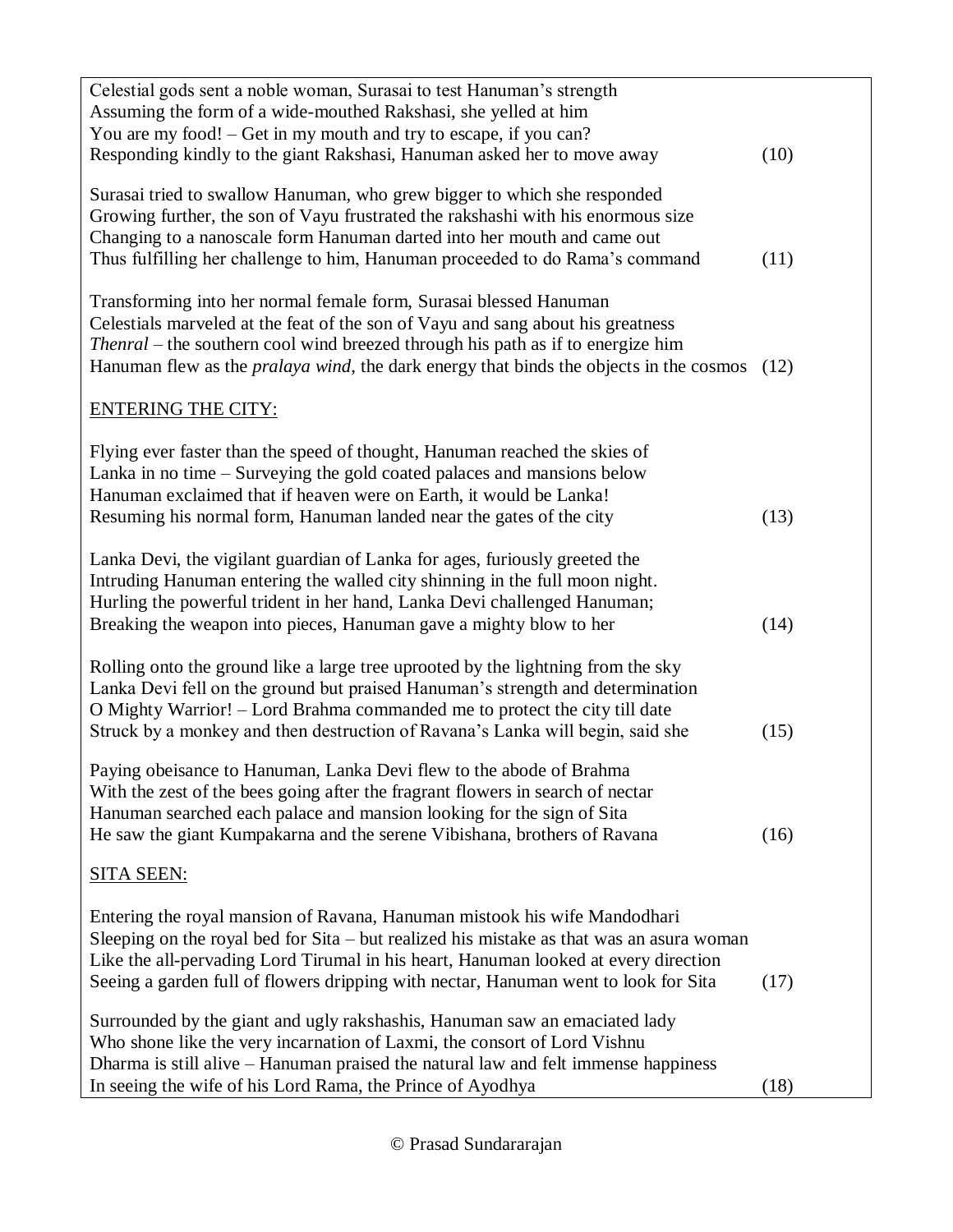### RAVANA CHASTISED:

| Seated in a branch of a beautiful big tree in the Asoka grove, Hanuman<br>Contemplated that it was indeed Lord Vishnu and Goddess Laxmi who<br>Have incarnated as his Lord Rama and his consort, Sita; then he saw<br>Ravana – the ten headed demon ruler of Lanka entering the garden                                            | (19) |
|-----------------------------------------------------------------------------------------------------------------------------------------------------------------------------------------------------------------------------------------------------------------------------------------------------------------------------------|------|
| Red clothes worn by the dark colored Ravana resembled as the<br>Rising Sun in the morning peering through the thick mountain<br>Like a multi-hooded serpent with poisonous venom, Ravana was<br>Approaching the chaste Sita, begging for her consent                                                                              | (20) |
| Chastising the ill-tempered Ravana in spite of being an expert in<br>Sama Veda, Sita narrated the story of how Lord Rama subdued the<br>Strength of Parasurama who had previously conquered Kartaveer-arjuna<br>Who himself became famous for imprisoning Ravana for a while                                                      | (21) |
| Dear honey-tongued Sita! – Rama and Laxmana who were fooled by the golden<br>Deer and I, disguised as a mendicant will not come to rescue you - retorted Ravana<br>Demanding the grotesque rakshasis to harass Sita till she agrees to his wishes, the<br>Deluded ruler of Lanka left the garden in dejection                     | (22) |
| <b>HANUMAN REVEALS HIMSELF:</b>                                                                                                                                                                                                                                                                                                   |      |
| Finding the appropriate moment to talk to Sita, Hanuman uttered a few mantras<br>That put the horde of rakshasis surrounding the noble lady Sita into deep sleep<br>Prostrating before the peacock like Sita, Hanuman introduced himself as the<br>Messenger of Lord Rama and a minister for the king of monkeys, - Sugreeva      | (23) |
| Sugreeva, the son of Soorya was crowned by Lord Rama after killing the<br>Valiant Vali, who had once tied up Ravana by his tail, with a single arrow<br>I came here to see you and convey back to Rama so that the restless army of<br>Monkeys can accompany the Lord for the battle to free you, said Hanuman                    | (24) |
| Sugreeva had collected the jewels cast away by you during your abduction by Ravana<br>Only the sight of those jewels shown to him by Sugreeva is keeping Rama alive!<br>A great army of monkeys was send to search for your location headed by Angada, the<br>Son of Vali and it is my fortune that I met you, thus spoke Hanuman | (25) |
| Pleased but the still apprehensive Sita was persuaded on the good intentions of<br>Hanuman, as he narrated several instances from her joyful life with Rama<br>Son of Vayu then presented the royal signet of Rama to Sita – Seeing the ring,<br>Sita was overjoyed and blessed Hanuman as one who unites separated lovers        | (26) |
| The royal signet was like nourishing food for the famished Sita and was like a<br>Life giving medicine for a person about to die - May Rama's ring live forever!<br>Is there anything I can do in return for the favor you have done to me? $-$                                                                                   |      |
| O great One! Sita thus eulogized the best among the monkeys, Hanuman                                                                                                                                                                                                                                                              | (27) |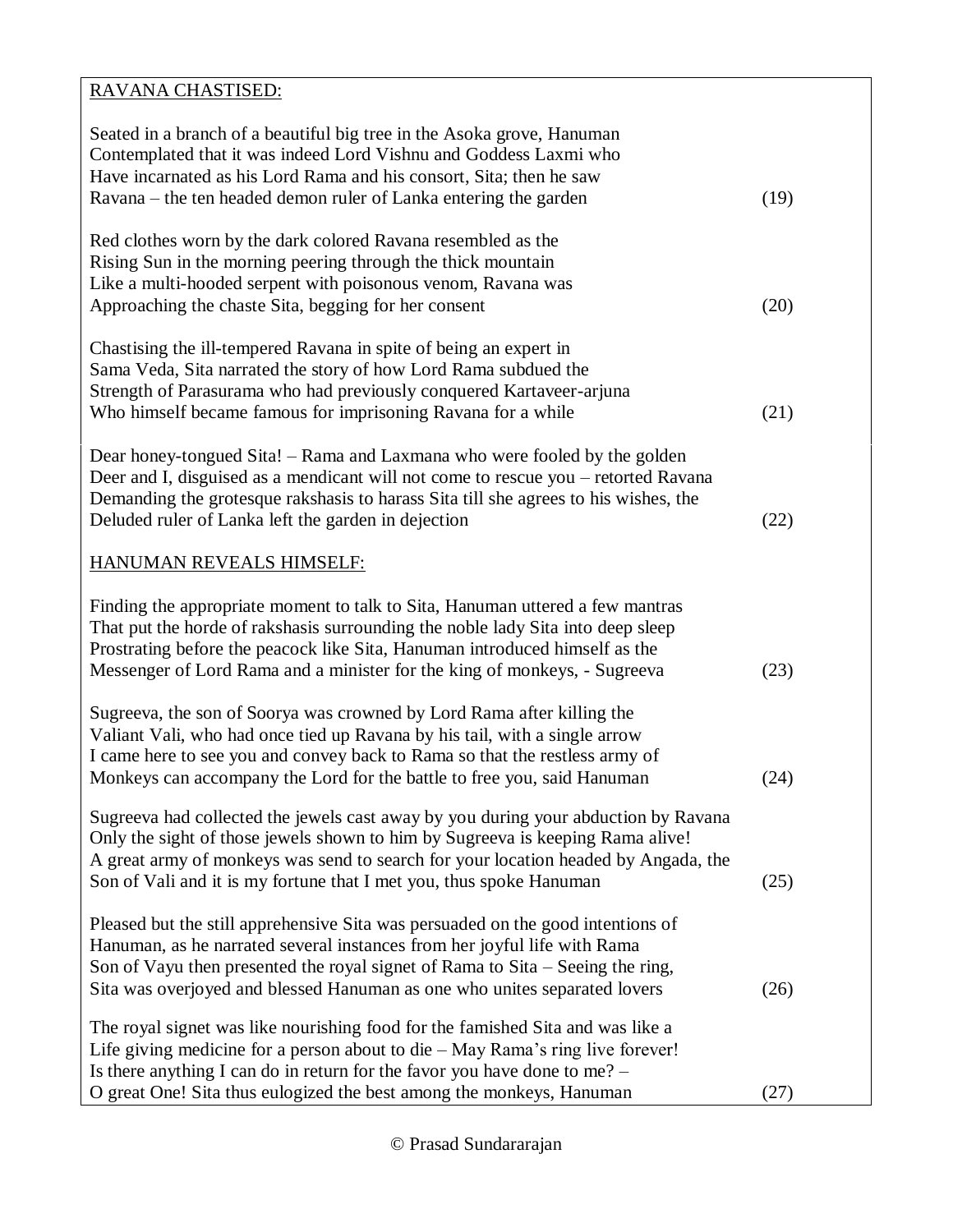| CHOODAMAI:                                                                                                                                                                                                                                                                                                 |      |
|------------------------------------------------------------------------------------------------------------------------------------------------------------------------------------------------------------------------------------------------------------------------------------------------------------|------|
| Seeing the puzzled look of Sita wondering how an ordinary monkey<br>Could have crossed the high seas, Hanuman grew in size to such an<br>Extend that Sita was unable to see anything more than the feet of him<br>Assume your original form – Frightened Sita asked the son of Vayu                        | (28) |
| With folded hands, Hanuman revealed the secret that it is his<br>Reciting the name of Rama constantly with devotion that has<br>Made the impossible possible - the best among the wise then<br>Offered to carry Sita to Rama on his shoulders                                                              | (29) |
| Terming that accepting his offer would be a blot to Rama's valor<br>Sita gave Hanuman her Choodamai – the gem studded head jewel<br>That resembled her crimson body and that of the sacred feet of Rama<br>Have the Choodamani as a proof of you having seen me, told Sita                                 | (30) |
| Tying the head jewel of Sita in his clothes for protection, Hanuman<br>Prostrated Sita and went around her three times and left the Asoka garden<br>Re-energized as a lion well fed, Hanuman decided to send a message to Ravana by<br>Uprooting the tall trees, throwing the branches, fruits and rocks   | (31) |
| SLAYING OF THE KINKARAS AND RAVANA'S CHIEFS:                                                                                                                                                                                                                                                               |      |
| The calamitous sound created by Hanuman's destruction of the garden<br>And the aimless running of the elephants of Lanka attracted Ravana's attention<br>Kinkaras, the special forces of the rakshasas were sent to subdue the ordinary looking<br>Monkey who was indeed the very incarnation of Lord Siva | (32) |
| Ordered by Ravana to capture the monkey alive, Kinkaras came out to fight<br>Hanuman who stood like the Kailasa mountain touching the sky<br>Innumerable Kinkaras who attacked him looked like a serpent colony<br>That was about to be consumed by the big eagle, Garuda                                  | (33) |
| Hanuman annihilated the Kinkaras in a flash and Ravana's spies fled<br>To the palace of their king to tell him of the destruction of his special forces<br>Jambumali, a giant rakshasa was the next to get killed by Hanuman, followed<br>By the five chiefs of Ravana along with their army of soldiers   | (34) |
| Infuriated by the havoc caused by the irrepressible Hanuman, Ravana<br>Prepared to go to war himself when one of his sons - Akshaya Kumara<br>Volunteered to bring back the havoc wrecking monkey to his assembly<br>Akshaya Kumara fought fiercely with Hanuman but met the same fate                     | (35) |
| Indrajit, the vanquisher of Devendra and the prince of Lanka<br>Rose in anger at the news of the death of his brother by Hanuman<br>Indrajit sent the Brahmastra missile at Hanuman, who sensing the opportunity<br>To meet Ravana and his assembly got bound by the missile                               | (36) |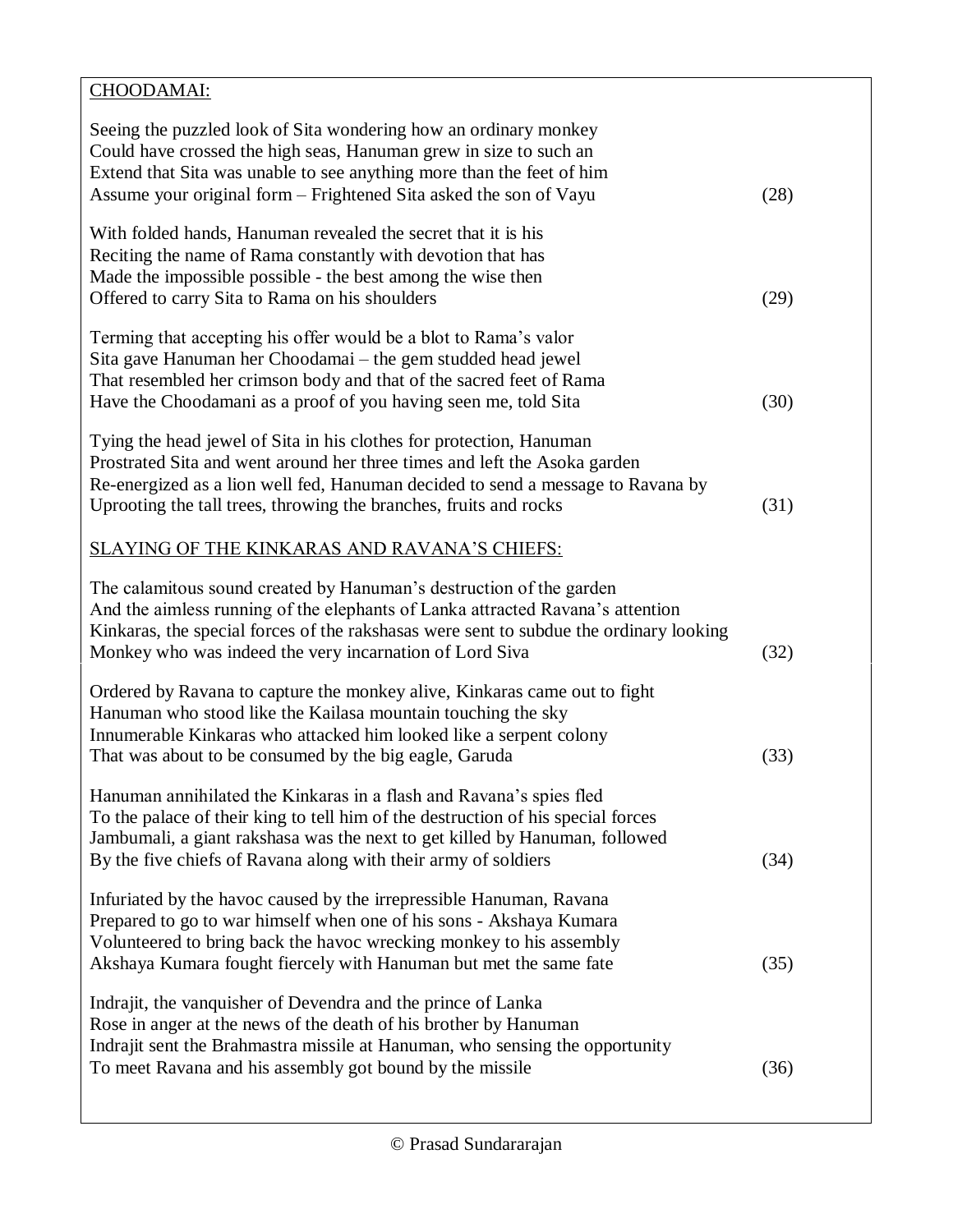| (37)<br>The lord of the eight directions as Garuda challenges a huge black cobra<br>Ravana's ten heads were contemplating various evil deeds for Earth and heaven<br>Wise Hanuman controlled his anger to pounce at the evil Ravana<br>(38)<br>Who are you? Why did you come to Lanka? Are you Lord Muruga or Yama?<br>Thus enquired the angry ruler of Lanka of Hanuman, the follower of Lord Rama<br>He is not Trinity of Gods, nor a Deva or Rakshasa, but a human being, replied Hanuman (39)<br>Who worship Him with devotion has been born as the son of Emperor of Ayodhya<br>(40)<br>Who was sent as head of the army of monkeys looking for her in the southern direction<br>Vali is dead, killed by a single arrow emanating from Rama's quiver - Hanuman replied (41)<br>You have lost the merits of all your penance and the wisdom gained from the<br>(42)<br>Sugreeva for having aligned with the lowly humans and praised his rakshasas<br>You are to die, for your destruction of Asoka grove and killing of many rakshasas<br>(43)<br>Vibheeshana, the noble brother of Ravana intervened and reminded Ravana that<br>Killing a messenger is not worthy of his vedic knowledge; Ravana agreed but<br>Ordered the rakshasas to set fire to the tail of Hanuman as a punishment<br>Thus Hanuman's tail was ignited as if to foretell the destruction awaiting Lanka<br>(44)<br>Sita for her kind prayers on his behalf as would a mother for her child<br>Set free by the rakshasas after being set on fire in his tail, Hanuman jumped<br>(45) |                                                                                                                                                                                                                                                                                                 |  |
|----------------------------------------------------------------------------------------------------------------------------------------------------------------------------------------------------------------------------------------------------------------------------------------------------------------------------------------------------------------------------------------------------------------------------------------------------------------------------------------------------------------------------------------------------------------------------------------------------------------------------------------------------------------------------------------------------------------------------------------------------------------------------------------------------------------------------------------------------------------------------------------------------------------------------------------------------------------------------------------------------------------------------------------------------------------------------------------------------------------------------------------------------------------------------------------------------------------------------------------------------------------------------------------------------------------------------------------------------------------------------------------------------------------------------------------------------------------------------------------------------------------------------------------------------------------|-------------------------------------------------------------------------------------------------------------------------------------------------------------------------------------------------------------------------------------------------------------------------------------------------|--|
|                                                                                                                                                                                                                                                                                                                                                                                                                                                                                                                                                                                                                                                                                                                                                                                                                                                                                                                                                                                                                                                                                                                                                                                                                                                                                                                                                                                                                                                                                                                                                                | Brahmastra missile that bound Hanuman appeared like the serpent Vasuki<br>Of the yore, the rakshasas looked like the celestials holding the serpent and<br>Hanuman resembled as the Mandara mountain that churned the Milky Ocean<br>Indrajit led the procession that dragged the bound Hanuman |  |
|                                                                                                                                                                                                                                                                                                                                                                                                                                                                                                                                                                                                                                                                                                                                                                                                                                                                                                                                                                                                                                                                                                                                                                                                                                                                                                                                                                                                                                                                                                                                                                | HANUMAN MEETS RAVANA:                                                                                                                                                                                                                                                                           |  |
|                                                                                                                                                                                                                                                                                                                                                                                                                                                                                                                                                                                                                                                                                                                                                                                                                                                                                                                                                                                                                                                                                                                                                                                                                                                                                                                                                                                                                                                                                                                                                                | Hanuman confronted the mighty Ravana, seated in a golden throne,                                                                                                                                                                                                                                |  |
|                                                                                                                                                                                                                                                                                                                                                                                                                                                                                                                                                                                                                                                                                                                                                                                                                                                                                                                                                                                                                                                                                                                                                                                                                                                                                                                                                                                                                                                                                                                                                                | I am the messenger of the brave archer, the son of the king who once ruled the worlds                                                                                                                                                                                                           |  |
|                                                                                                                                                                                                                                                                                                                                                                                                                                                                                                                                                                                                                                                                                                                                                                                                                                                                                                                                                                                                                                                                                                                                                                                                                                                                                                                                                                                                                                                                                                                                                                | The Supreme Being who terminates the cycles of birth and death for those<br>To uphold Dharma and to relieve the virtuous from the evil rakshasas – He is Rama!<br>I am his servant. A minister of king Sugreeva introduced Hanuman                                                              |  |
|                                                                                                                                                                                                                                                                                                                                                                                                                                                                                                                                                                                                                                                                                                                                                                                                                                                                                                                                                                                                                                                                                                                                                                                                                                                                                                                                                                                                                                                                                                                                                                | I have come to Lanka to see Sita as a messenger of Angada, the son of Vali<br>O messenger of Vali's son! How is Vali and his kingdom asked the king of Rakshasas                                                                                                                                |  |
|                                                                                                                                                                                                                                                                                                                                                                                                                                                                                                                                                                                                                                                                                                                                                                                                                                                                                                                                                                                                                                                                                                                                                                                                                                                                                                                                                                                                                                                                                                                                                                | Knowledge of all the Vedas, the moment you abducted Princess Sita, Hanuman added<br>I have been ordered by King Sugreeva, the son of Soorya to tell you that you must<br>Return the chaste Sita if you wish to save your kingdom and rakshasa race                                              |  |
|                                                                                                                                                                                                                                                                                                                                                                                                                                                                                                                                                                                                                                                                                                                                                                                                                                                                                                                                                                                                                                                                                                                                                                                                                                                                                                                                                                                                                                                                                                                                                                | Laughing at the ordinary looking monkey, Ravana blamed the Vanaras led by<br>Put an end to this creature, yelled Ravana, the king of Rakshasas                                                                                                                                                  |  |
|                                                                                                                                                                                                                                                                                                                                                                                                                                                                                                                                                                                                                                                                                                                                                                                                                                                                                                                                                                                                                                                                                                                                                                                                                                                                                                                                                                                                                                                                                                                                                                |                                                                                                                                                                                                                                                                                                 |  |
|                                                                                                                                                                                                                                                                                                                                                                                                                                                                                                                                                                                                                                                                                                                                                                                                                                                                                                                                                                                                                                                                                                                                                                                                                                                                                                                                                                                                                                                                                                                                                                | <u>LANKA BURNED:</u>                                                                                                                                                                                                                                                                            |  |
|                                                                                                                                                                                                                                                                                                                                                                                                                                                                                                                                                                                                                                                                                                                                                                                                                                                                                                                                                                                                                                                                                                                                                                                                                                                                                                                                                                                                                                                                                                                                                                | Hanuman was puzzled to feel cool instead of being burned and praised<br>From one tall building to another, setting the city of Lanka on fire                                                                                                                                                    |  |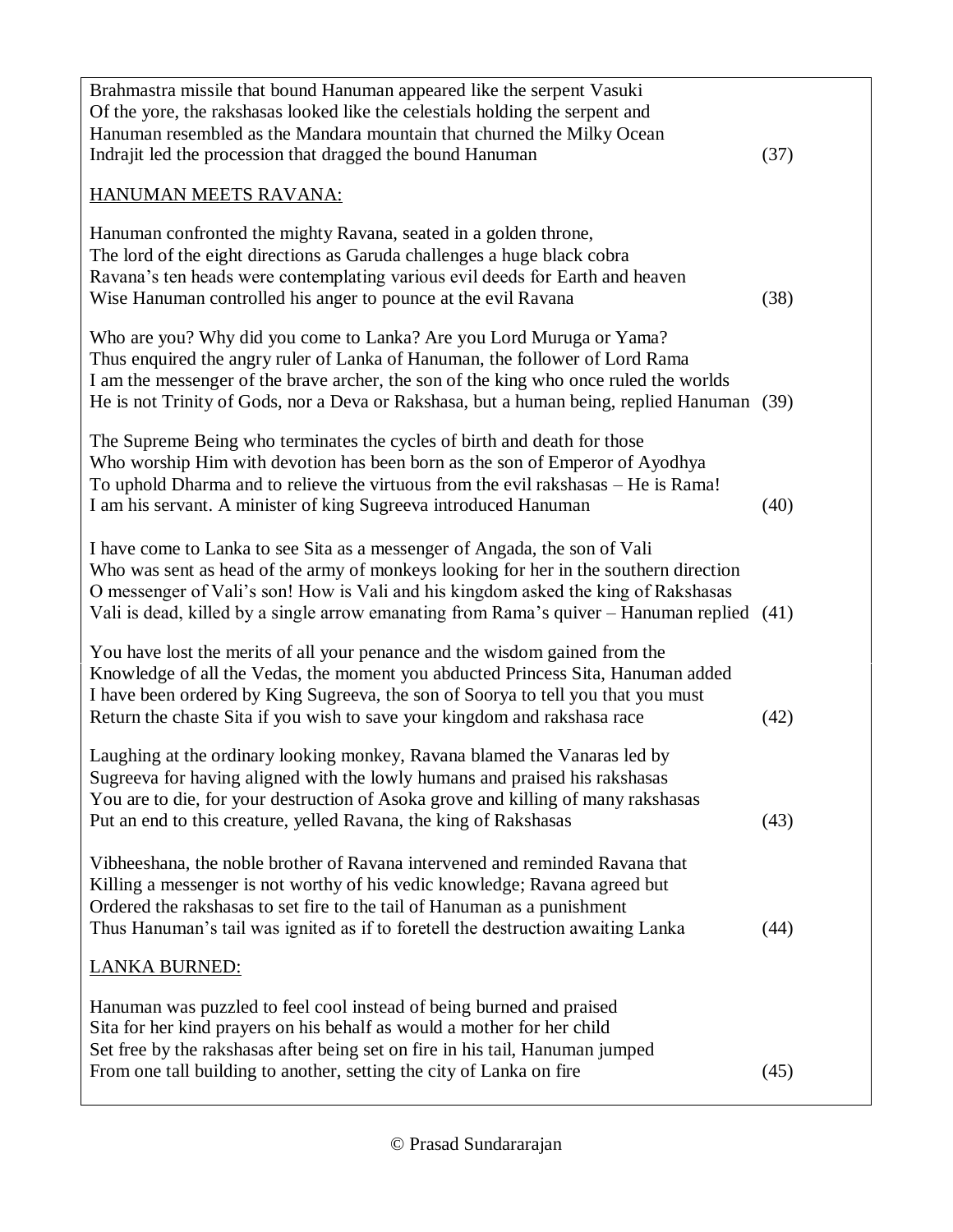| Omnipresent fire destroyed the seven floors of Ravana's palace                            |      |
|-------------------------------------------------------------------------------------------|------|
| Just as the seven worlds would be destroyed during the <i>Pralaya</i>                     |      |
| Ravana escaped from his palace with his entourage in the Pushpaka Vimana                  |      |
| The unique flying chariot of the celestials confiscated by him                            | (46) |
|                                                                                           |      |
| Flying faster than the rakshasas sent to catch him, Hanuman                               |      |
| Flew to the Asoka grove and was relieved to see Sita unharmed                             |      |
| Paying obeisance to her again, the son of Vayu set his sight on                           |      |
| Crossing the high seas to reach his vanara army                                           | (47) |
| JOYFUL UNION WITH THE VANARAS:                                                            |      |
|                                                                                           |      |
| Growing in size as the Lord Vishnu during the <i>pralaya</i>                              |      |
| Swallowing the worlds in his mouth, Hanuman rose in the sky                               |      |
| Along the way, he told the Mainakam mountain about all that happened                      |      |
| Hanuman's lustrous form indicated to the joyous vanaras his triumpth                      | (48) |
| Landing on the mountain on the southern land after crossing the sea                       |      |
| Hanuman assumed his original form and paid obeisance to Angada,                           |      |
| And to the king of Bears, Jambavan who had such faith in his strength                     |      |
| Vanaras looked at the numerous injuries on his body                                       | (49) |
|                                                                                           |      |
| Narrating the incidence of obtaining the Choodamani from Sita                             |      |
| Hanuman did not elaborate any of his exploits in Lanka showing his                        |      |
| Urgency to meet his beloved Lord Rama; Vanaras replied that your                          |      |
| Injuries and the smoke seen from here on Lanka tell everything!                           | (50) |
|                                                                                           |      |
| <b>WORSHIPING THE LORD'S FEET:</b>                                                        |      |
|                                                                                           |      |
| Crimson-eyed Rama was being consoled by Sugreeva as the                                   |      |
| Batch of vanara armies sent to the directions - North, East and West                      |      |
| Came back without sighting Sita; A thunderous sound erupted from the                      |      |
| Southern direction as Hanuman flew fast to reach Rama                                     | (51) |
|                                                                                           |      |
| Has the Sun changed direction and started to rise from the South? -                       |      |
| Seeing the bright object flying towards them, wondered Rama and Sugreeva                  |      |
| Landing near his king and beloved master, Hanuman saluted not them but South              |      |
| The all-knowing Rama understood the astute actions of his bhaktha                         | (52) |
|                                                                                           |      |
| Seen Sita! – The combined personification of joyous noble birth, patience and chastity    |      |
| Hanuman told Rama that the daughter of Janaka, woman born of penance done by penance      |      |
| Is being held by the evil king of rakshasas, the ten headed Ravana in the island of Lanka |      |
| Surrounded by tidal seas and protected by tall fortresses on all sides assessed Hanuman   | (53) |
| Hanuman gave the jewel Choodamani to Rama, - To whom its sight was akin to                |      |
| Reliving the day his handsome hand held the sacred hand of Sita at their wedding          |      |
| Rama's shoulders and chest swelled in excitement at the happy news and Hanuman's deed     |      |
| Sugreeva's army began moving towards southern direction as waves of unbound sea           | (54) |
|                                                                                           |      |